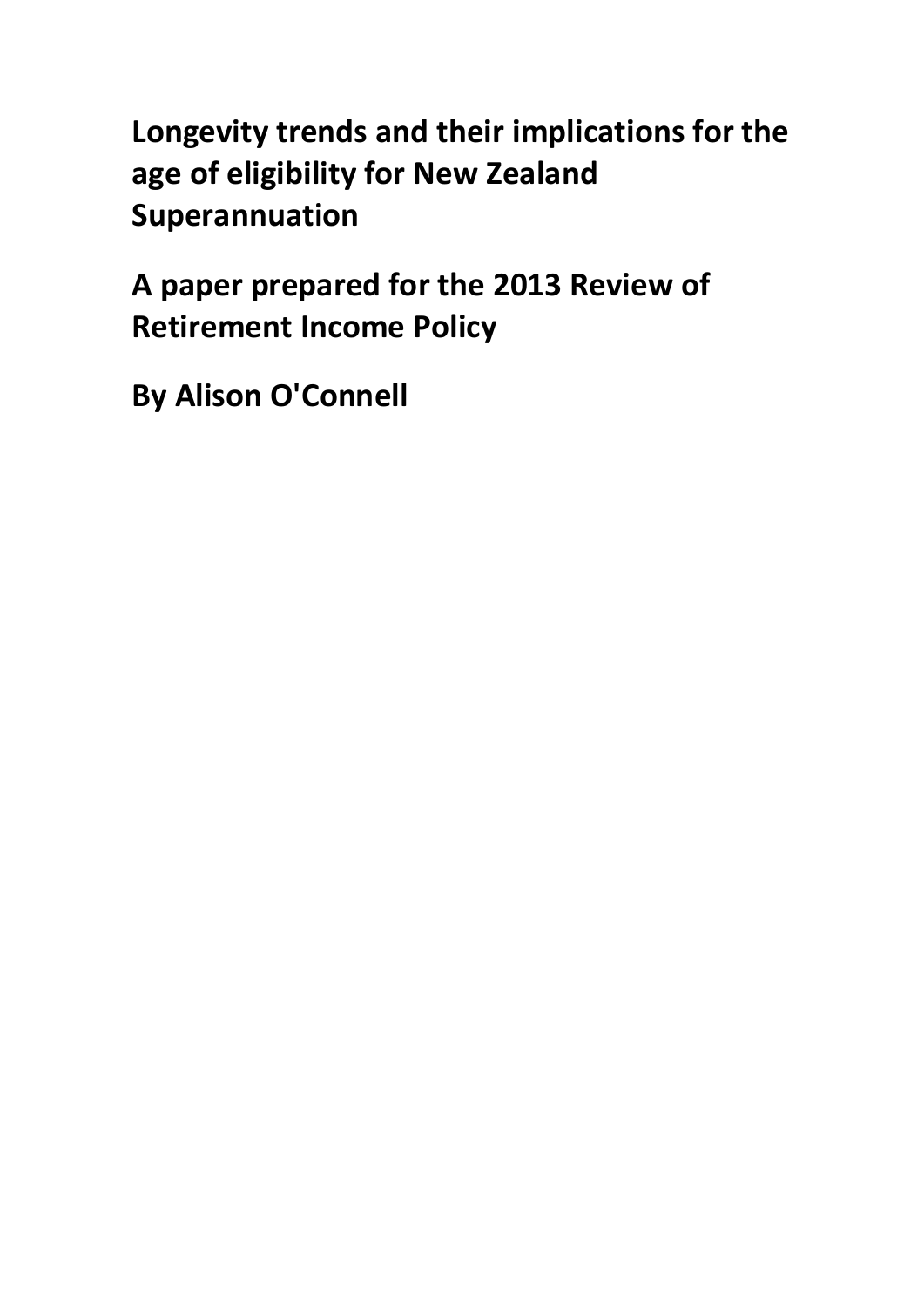# **Longevity trends and their implications for the age of eligibility for New Zealand Superannuation**

## **Background**

This paper is one of a number of background papers commissioned by the Commission for Financial Literacy and Retirement Income for the 2013 Review of Retirement Income Policy. These papers help set the scene for consultation and debate.

This paper focuses on New Zealand's longevity trends and their relevance to the age of eligibility for New Zealand Superannuation (NZS). The age of eligibility for NZS was a key issue in the 2010 and previous Reviews.

- The 2010 Review highlighted the increasing cost of NZS as more New Zealanders live to the age of eligibility (currently 65 years) and live longer in receipt of NZS. The 2010 Review proposed increasing the age of eligibility to 67 years, considering it likely that people will want to keep working for longer, that the increasing cost of NZS will need to be tamed, and that any unfair disadvantage caused by a higher age can be mitigated.
- Since 2010, new projections from Statistics New Zealand indicate further improvements in life expectancy. Other proposals have been made to increase the age of eligibility in New Zealand. More countries have decided to increase their eligibility age or hastened existing plans, citing continuing lengthening of lifespan as a key driver.

Reform of New Zealand Superannuation could cover other drivers (such as costs, or different views of equity) and other aspects of its structure (for example PAYGO vs. SAYGO, eligibility criteria based on income or residency). These potential reforms are considered elsewhere.

Whether or not some of these other reforms happen, longevity trends are still a reality and raising age of eligibility is a potential response. **The paper investigates longevity trends as a driver for considering reform of the age of eligibility, including possible ways in which the age of eligibility could be linked to forecasts of future life expectancy**.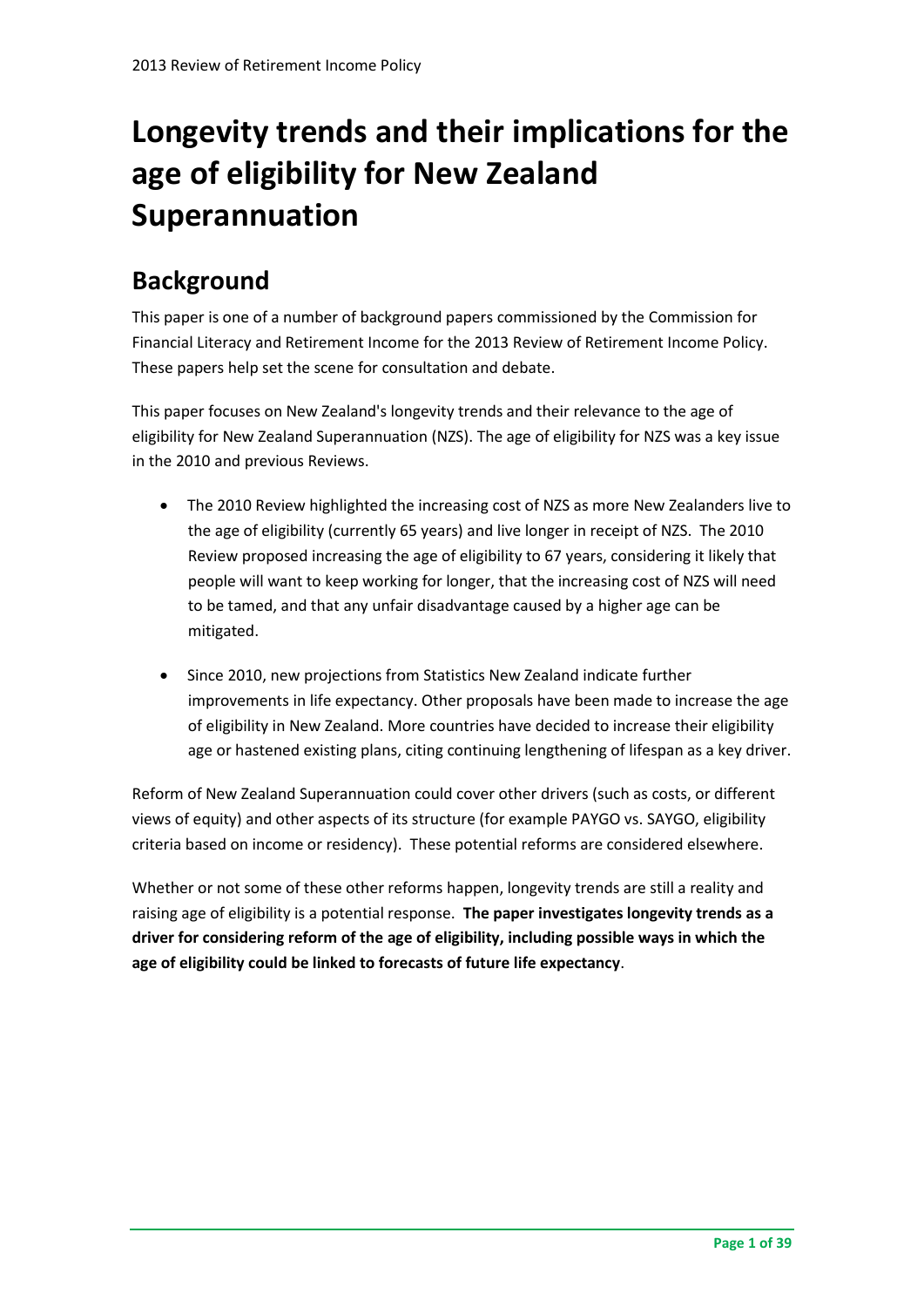### **Summary**

#### **Chapter 1: Longer lives are an ongoing trend**

- 1. Population ageing is a long-term change caused by two persistent demographic trends: New Zealanders are having fewer children and living longer than they used to. This paper focuses on people living longer.
- 2. Most people live to age 65, and it is no longer the case that a significant proportion of the population dies between ages 65 and 70. Today's new superannuitants are more likely to live to age 70 than their parents were to live to age 65, and the children of today's new superannuitants are more likely to live to age 70 than their parents were to reach age 65.
- 3. Today's new superannuitants stand to receive New Zealand Superannuation (NZS) for over 20 years (men) and over 23 years (women) on average. Successive cohorts are expected to live increasingly longer, so that today's 25-year-old men live for over 25 years after age 65 on average and women for over 27 years.
- 4. All the main official demographic projections for New Zealand and its peer countries anticipate steadily rising average life expectancy in future. Pessimism on life expectancy prospects does not dismiss the rationale for an increase in eligibility age. It simply slows the timetable.

### **Chapter 2: Reflect variation in lifespans** *and* **increasing average lifespans in eligibility age policy**

- 5. Lifespans are becoming more similar as well as longer on average, as more people reach the oldest ages. It is becoming increasingly important to preserve the role of New Zealand Superannuation as insurance against "living too long".
- 6. On average, Asian residents have longer lifespans, and Māori and Pasifika have shorter lifespans compared to the rest of the New Zealand population. Many other factors are also associated with better or worse longevity and it is not fully understood how much different factors contribute or what factors *cause* certain outcomes*.*
- 7. Eligibility age for New Zealand Superannuation is not the policy lever to address variable health or lifespan outcomes. This should be an active part of health and social policy. Differentiating age of eligibility by any dynamic or self-assessed factor such as ethnicity, income or health status is unworkable. However, variations in lifespan can be taken into account in setting eligibility age.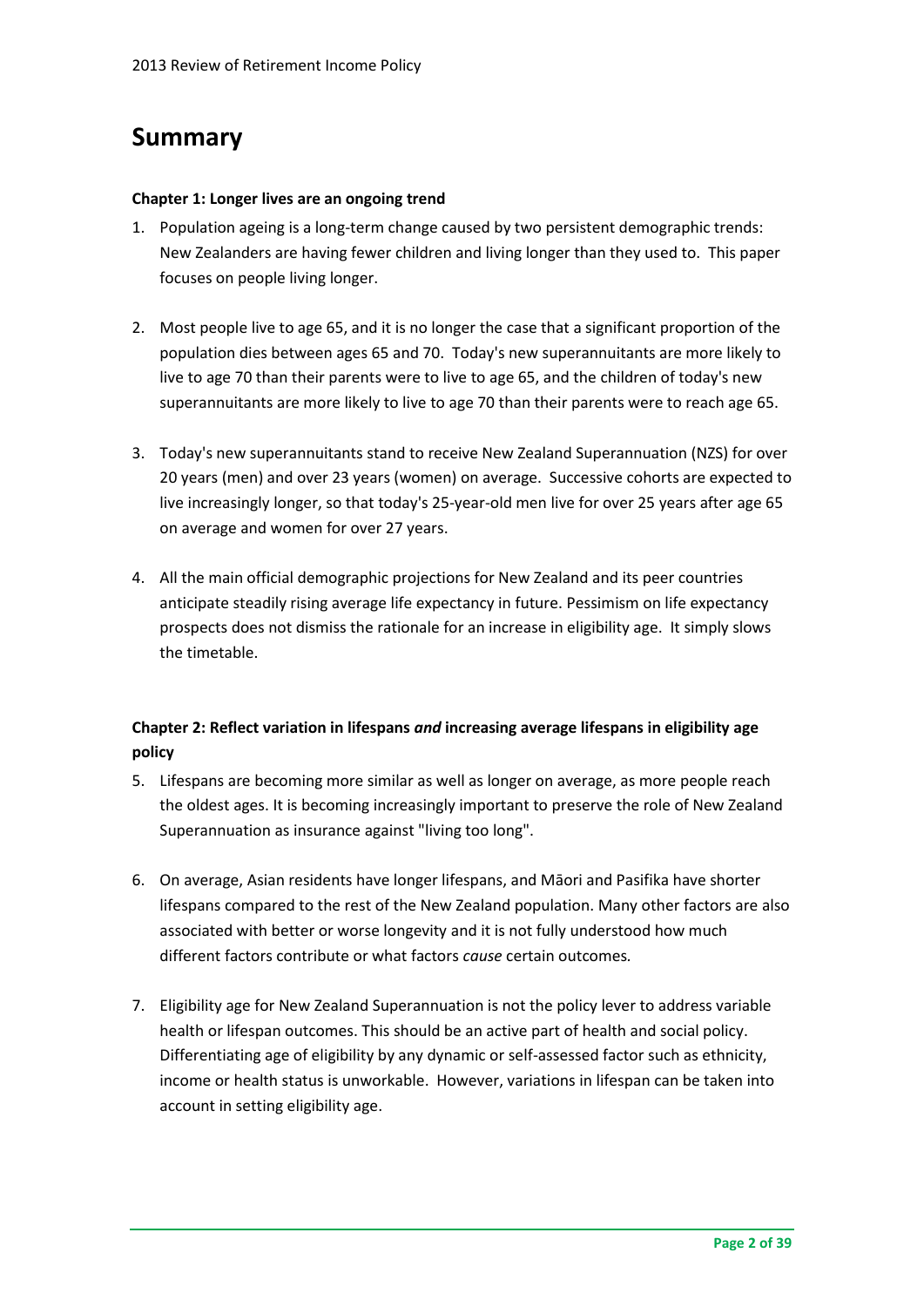### **Chapter 3: 'Schedule and review' eligibility age increases using a structured framework**

- 8. There is a relentless logic: it gets harder to fund income for an increasing length of time over age 65 from a fixed length of time under age 65. The rationale for meeting this by raising eligibility age (whether or not reforms not covered in this paper such as benefit reductions or tax increases are made) is that pushing out eligibility age matches the stretching of lifespans.
- 9. Pension ages are on the rise in most of the OECD: "67 or higher is becoming the new 65". No country is automatically linking pension ages to life expectancy. The UK assessed the difficulties in doing so and proposes instead using a structured framework to keep eligibility age in line with increasing longevity while also explicitly addressing wider factors of concern.
- 10. An illustration of how this could work in New Zealand is developed in this paper. A **schedule** of future eligibility age increases is based on a core principle of maintaining the current proportion of adult life spent receiving New Zealand Superannuation. Regular **reviews** of trends in longevity, economic and social factors could offer reasons to change this schedule but a minimum 10-year notice period would have to be given for any change. This 'schedule and review' framework balances objective rationale with informed consideration of dynamic and imprecise issues.
- 11. Under this illustration, and assuming the necessary policy work, consultation and legislation is completed in four years, by 2017 the 1962 birth cohort would be the first to start receiving New Zealand Superannuation later than their 65th birthday. A 1-year increase in eligibility age would be completed every 10 calendar years so the cohort born in 1988 (today's 28-year-olds) would have a scheduled eligibility age of 68.
- 12. The schedule illustrated here is slower than that of other countries. Under this schedule each future cohort would still be expected to receive NZS for longer than today's new superannuitants. Today's 28-year-olds would be expected to receive NZS for longer than the cohort aged 85 who had an eligibility age of 60 years.

#### **Chapter 4: Addressing eligibility age can help reduce New Zealanders' longevity risk**

- 13. Most adult New Zealanders underestimate their likely lifespan and face longevity risk. This is at least partly because the cues, data and messages about retirement and lifespans expectations in public debate are not as helpful as they could be in setting expectations.
- 14. Consistently using correct indicators for likely future lifespans in public debate, the media and advice calculators should help make longevity expectations more accurate.
- 15. If people better understand "we are all living longer" the rationale for raising age of eligibility may become easier to bear. An evidence-based public debate about eligibility age provides an opportunity to increase awareness of longer lifespans and associated risks.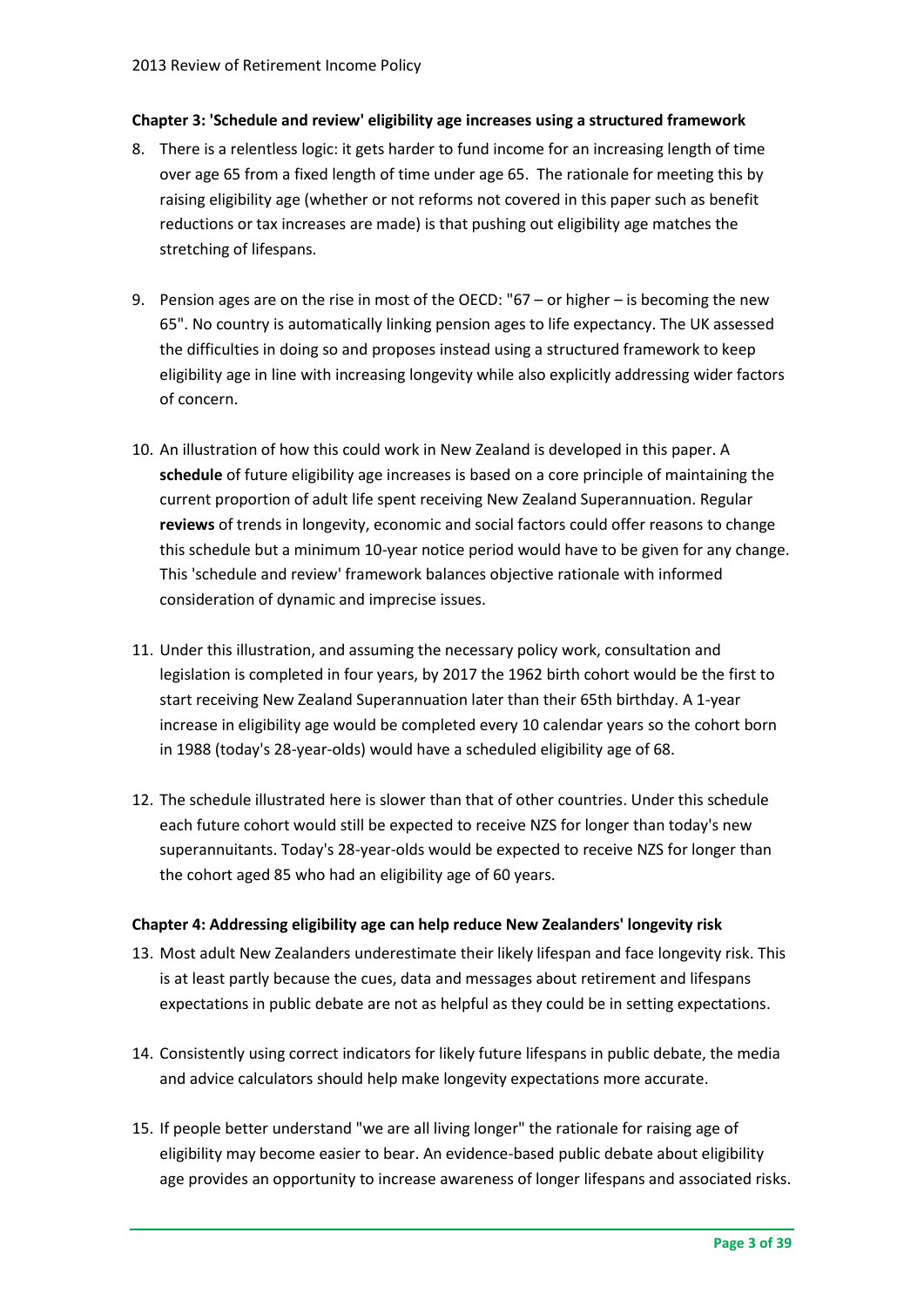## **Glossary**

**Longevity** is a general term indicating long life. The trend of interest in this paper is increasing longevity: more people living longer lives than ever before.

**Lifespan** measures how long an individual has lived or might live. It is equal to age at death. If applied to a population it requires a further description, for example:

- $\bullet$  The average lifespan expected for female New Zealanders aged 65 in 2013 is 88 years<sup>1</sup>.
- The maximum verified lifespan for humans is 122 years<sup>2</sup>.

**Life expectancy** does not always mean the lifespan which anyone should expect, despite sounding as though it should mean this.

- *Period* **life expectancy** is the most common form of life expectancy. It means: "the average length of life remaining at a given age, assuming people experience the agespecific death rates of a given period from the given age onwards. For example, life expectancy at birth for the period 2005–07 is based on death rates in that period, and takes no account of changes in death rates after that period."<sup>3</sup> Period life expectancy is a useful summary comparison of mortality between populations at a point in time.
- *Cohort* **life expectancy** is a better indicator of potential lifespan. It means: "the average length of life remaining at a given age, experienced by people born in the same year. For example, life expectancy at birth for people born in 1900 is based on death rates experienced by those people at each age throughout their life."<sup>4</sup>

**Cohort life expectancy is the better indicator of likely lifespan for an individual** because it takes into account how death rates change over time - that is, throughout life - rather than assuming death rates are frozen in one period. **Statistics New Zealand now publishes future cohort life expectancies and these figures are used in this paper.**

Cohort life expectancy is known when everyone from that cohort is dead. Cohort life expectancy for cohorts that are still alive is partly known, but the change in death rates in future has to be estimated. Statistics New Zealand makes these estimates for their cohort life expectancy figures and shows a range of results which indicate future uncertainty. This paper firstly uses the median (50th percentile) of Statistics New Zealand's projections and then illustrates projections based on assumptions of higher and lower future death rates<sup>5</sup>.

<sup>&</sup>lt;sup>1</sup> Statistics New Zealand (2012a)

<sup>&</sup>lt;sup>2</sup> Robine and Allard (1999)

<sup>&</sup>lt;sup>3</sup> Statistics New Zealand (2012b)

<sup>&</sup>lt;sup>4</sup> Statistics New Zealand (2012b). For more explanation of period and cohort life expectancy, see O'Connell (2011).

 $<sup>5</sup>$  For the median projection, there is an estimated 50 per cent chance that the actual result will be</sup> higher and 50 per cent that the result will be lower.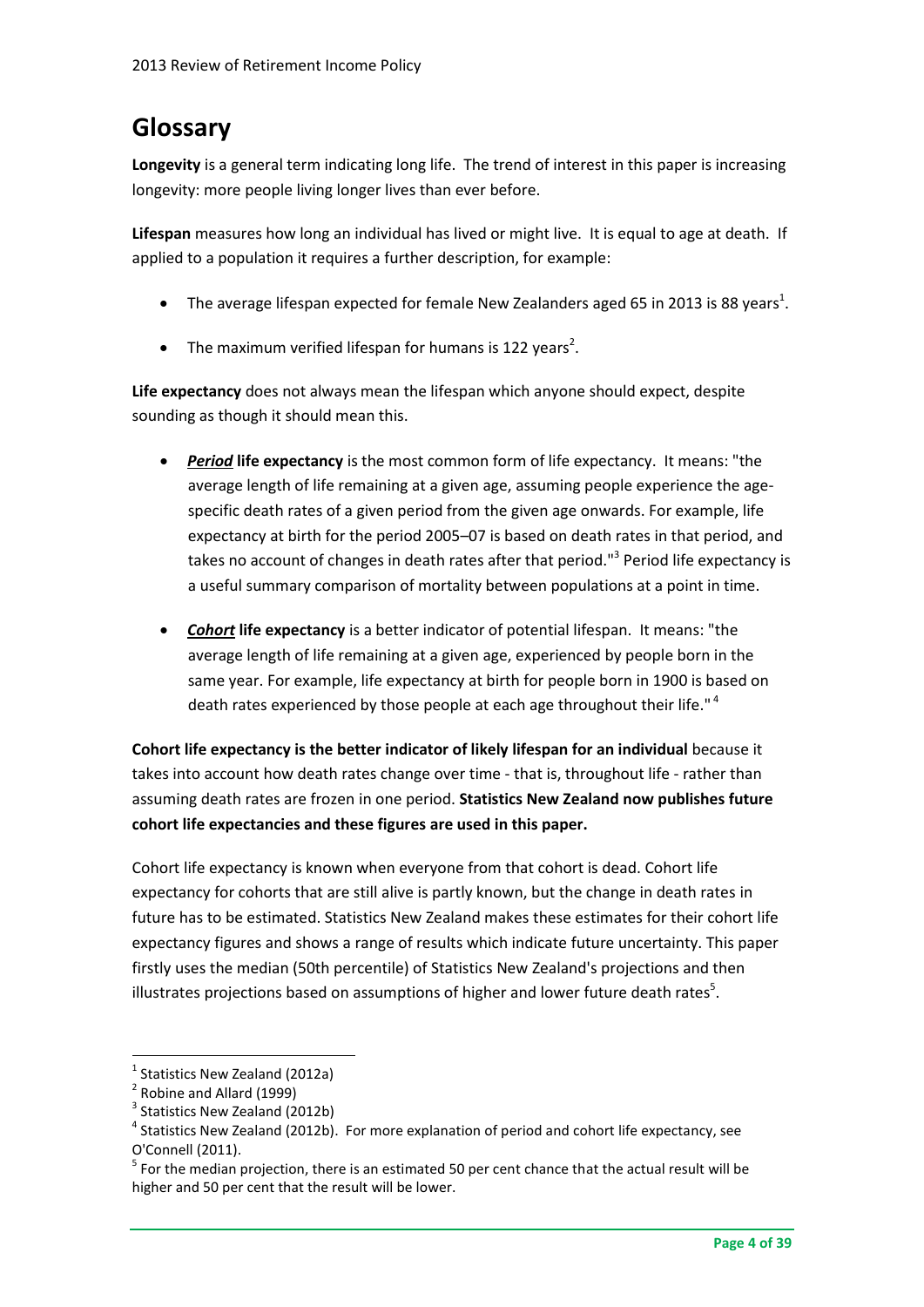For some analyses, this paper shows data for successive cohorts born ten years apart. These demonstration cohorts relate to people born in 1928, 1938 and so on to 1988. The cohort born in 1948 reach age 65 in 2013 and serve as a benchmark cohort for New Zealand Superannuation as it is today. This cohort is referred to as **"today's new superannuitants"**. The two previous cohorts are now aged 75 and 85 so demonstrate current older superannuitants. The younger cohorts now aged 55, 45, 35 and 25 years show the expected longevity experience of current adult New Zealanders who will feel the impact of any change to superannuation.

The **age of eligibility** for New Zealand Superannuation is the age at which NZS becomes payable; currently 65 for both men and women. The generic term **pension age** is also used, meaning the eligibility age for any public pension in any country.

**Retirement age** is the age at which people retire from full-time paid work. In New Zealand this is not formally linked to age of eligibility in any way, unless an individual chooses to retire on his or her 65th birthday. In other countries, some public pensions are paid only to people who have stopped work and if so, then pension age is the same as retirement age. Unfortunately, retirement age is sometimes used incorrectly to mean pension age or age of eligibility. Retirement age or working at older ages are not considered in this paper.

**A policy to allow taking New Zealand Superannuation before eligibility age at a reduced rate, and deferring it for a higher rate, is not relevant to the subject of this paper**. Such a policy does not address either longer lives or fiscal pressures. The policy requires a standard eligibility age from which to accelerate or defer NZS payment. The arguments in this paper for eligibility age apply to this standard age.

**Healthy life expectancy** is a generic term for indicators of the amount of life expectancy that is expected to be free from specified levels of disability or illness. Healthy life expectancy is considered in Chapter 2.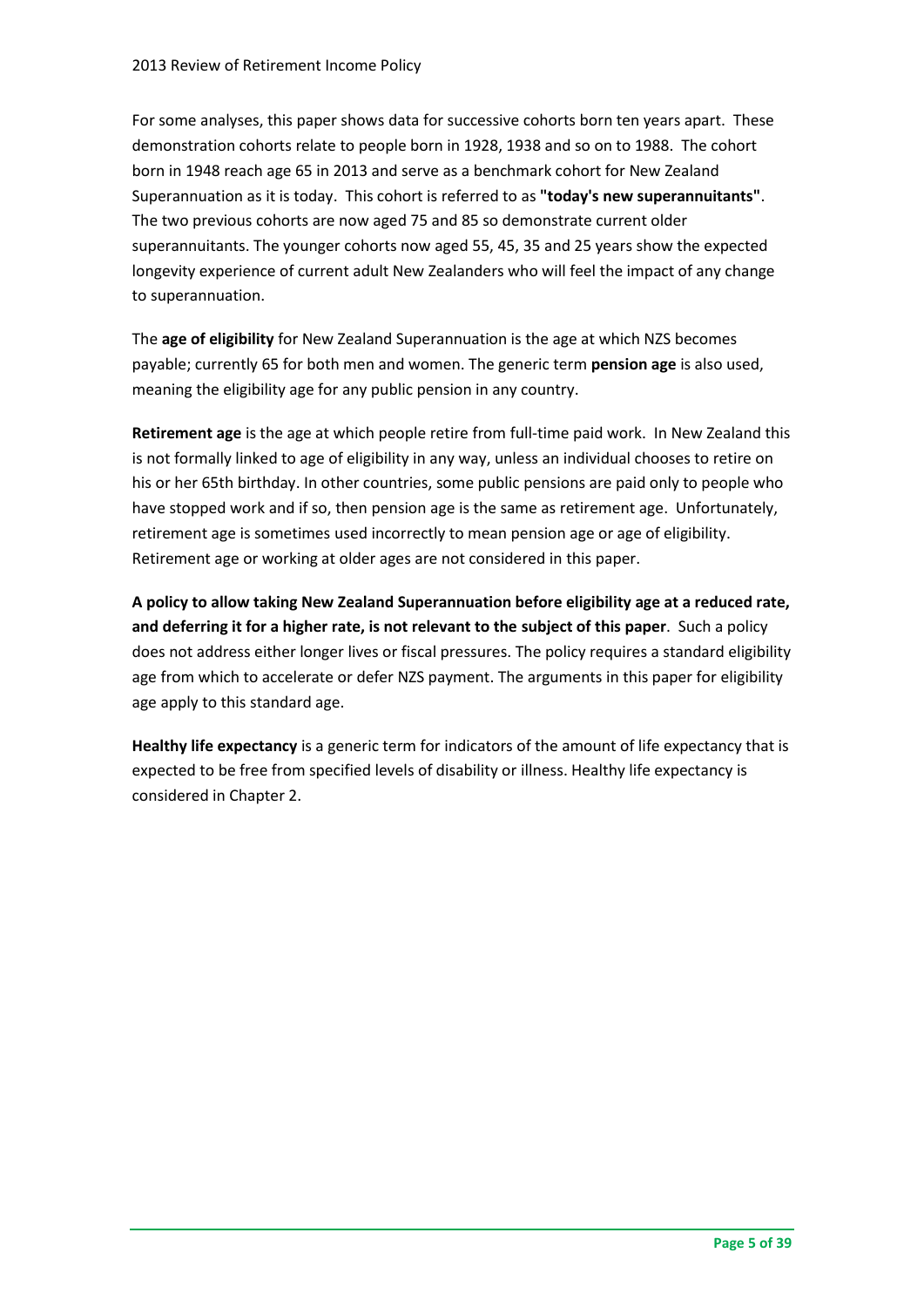### **Chapter 1: Longer lives are an ongoing trend**

New Zealand, like all developed countries, has an ageing population. Past trends have been well documented and are used to estimate what could happen in future. A succinct indicator is median age, which for New Zealand increased from 26 years in 1971 to 37 years in 2012 and is expected to exceed 41 years by the late  $2030s^6$ .

High numbers of "baby boomers" born in 1946-65 are now reaching age 65. This temporary acceleration of the growth in the number of superannuitants is not the same as population ageing. **Population ageing is a persistent change in the age structure of the population, caused by two long-term demographic trends: New Zealanders are having fewer children and living longer than they used to. This paper focuses on people living longer.**

This chapter offers data to demonstrate the key longevity trends relevant to the age of eligibility debate:

- the increasing likelihood of New Zealanders reaching the current age of eligibility (65 years), and,
- the increasing length of time New Zealanders live after age 65.

#### **Increasing likelihood of reaching the age of eligibility**

**.** 

To examine the chances of reaching age 65, we can look back as far as people born in the late 1800's. Figures 1 and 2 show, for males and females, the proportion of each cohort who, having reached adulthood at age 20, then went on to reach ages 65, 67 and 70.<sup>7</sup>

The figures show the steady increase in the chance of living to ages 65, 67 and 70 for successive cohorts, interrupted only by the effects of war on men. The narrowing of the lines show that the chance of living to age 70 has become closer to the chance of living to age 65. **Most people live to age 65, and it is no longer the case that a significant proportion of the population dies between ages 65 and 70.**

- For today's superannuitants and successive generations, over 85 per cent of men and over 90 per cent of women are expected to survive adulthood to reach age 65.
- For cohorts born 30 years before or earlier (pre-1918), those figures would be at least ten percentage points lower.

 $^6$  Statistics New Zealand (2012b). Median age is defined by half the population being older and half younger than this age.

We are concerned with the question of how many adults stand to receive superannuation after working age. The receipt of benefits at child ages and child mortality are not relevant. The choice of age 20 as the start of adulthood is made for consistency with the analysis made in the UK's pension age framework - see later.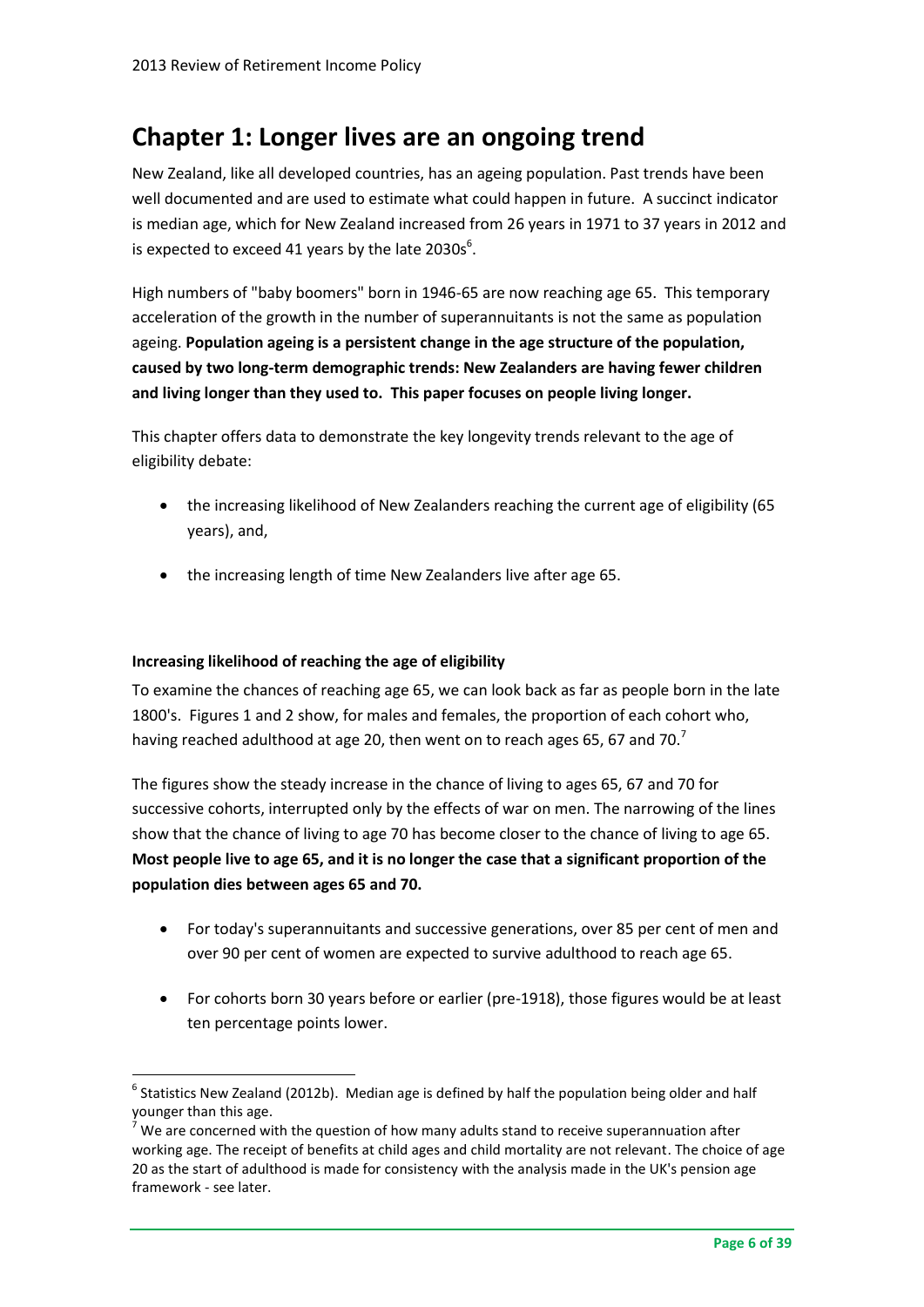The chances of dying between age 65 to age 70 decreased from around 15 per cent (men) and 8 per cent (women) for the 1918 cohort to 6 per cent/4 per cent for today's new superannuitants. The chances are set to more than halve again for today's 25 year-olds.

*Figure 1: Proportion of each cohort expected to live from age 20 to age 65, 67 and 70, birth cohorts from 1876, male<sup>8</sup>*



*Figure 2: Proportion of each cohort expected to live from age 20 to age 65, 67 and 70, birth cohorts from 1876, female*



 $^8$  Unless otherwise stated, data for this and other figures, tables and estimates in this chapter are from author's calculations made using figures supplied by Statistics New Zealand, consistent with cohort life tables (September 2012) and 2011-base national population projection mortality assumptions (July 2012). The median projection (50th percentile) is used unless otherwise stated.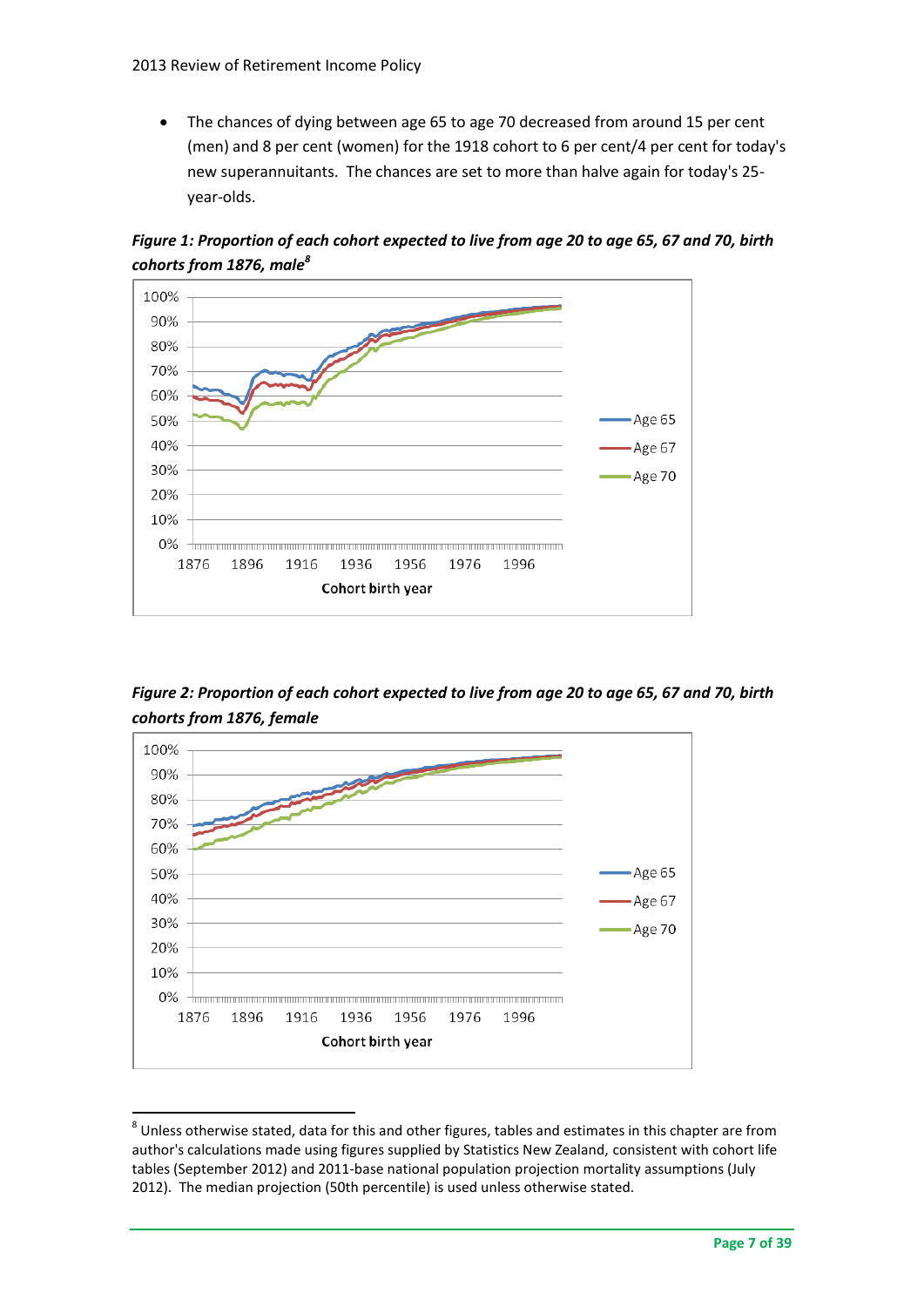Table 1 shows the same data for selected cohorts of people alive today. Instead of showing percentages, the numbers show how many of 1,000 alive at the age of 20 for each cohort are expected to live to ages 65, 76 and 70. The cohort of today's new superannuitants is shaded.

| Year of<br>birth   | 1928 | 1938 | 1948 | 1958 | 1968 | 1978 | 1988 |  |
|--------------------|------|------|------|------|------|------|------|--|
| Year age 65        | 1993 | 2003 | 2013 | 2023 | 2033 | 2043 | 2053 |  |
| <b>Age in 2013</b> | 85   | 75   | 65   | 55   | 45   | 35   | 25   |  |
| <b>Male</b>        |      |      |      |      |      |      |      |  |
| To age 65          | 771  | 817  | 862  | 884  | 905  | 930  | 943  |  |
| To age 67          | 739  | 794  | 844  | 869  | 894  | 921  | 936  |  |
| To age 70          | 681  | 755  | 812  | 843  | 873  | 904  | 924  |  |
| Female             |      |      |      |      |      |      |      |  |
| To age 65          | 853  | 873  | 904  | 921  | 938  | 952  | 962  |  |
| To age 67          | 833  | 857  | 891  | 911  | 931  | 946  | 958  |  |
| To age 70          | 795  | 827  | 868  | 893  | 917  | 936  | 949  |  |

*Table 1: Number expected to live to age 65, 67 and 70 from 1,000 20-year-olds of each cohort* 

These figures confirm the picture that:

- Today's new superannuitants are more likely to live to age 70 than their parents were to live to age 65.
- The children of today's new superannuitants are more likely to live to age 70 than their parents were to reach age 65.
- Around 950 out of 1,000 of today's 25-year-olds are expected to live to age 65, with over 920 reaching age 70.

#### **Increasing length of time living after age 65**

Given that most adults survive to start receiving New Zealand Superannuation, for how long do they then receive it? Table 2 shows the cohort life expectancy for those reaching age 65 in each demonstration cohort, first as a total lifespan then the number of years left to live after age 65. The upward trend is clear.

- Today's new superannuitants stand to receive New Zealand Superannuation for over 20 years (men) and over 23 years (women).
- Successive cohorts are expected to live increasingly longer, so that today's 25-year-old men live for over 25 years and women over 27 years after age 65.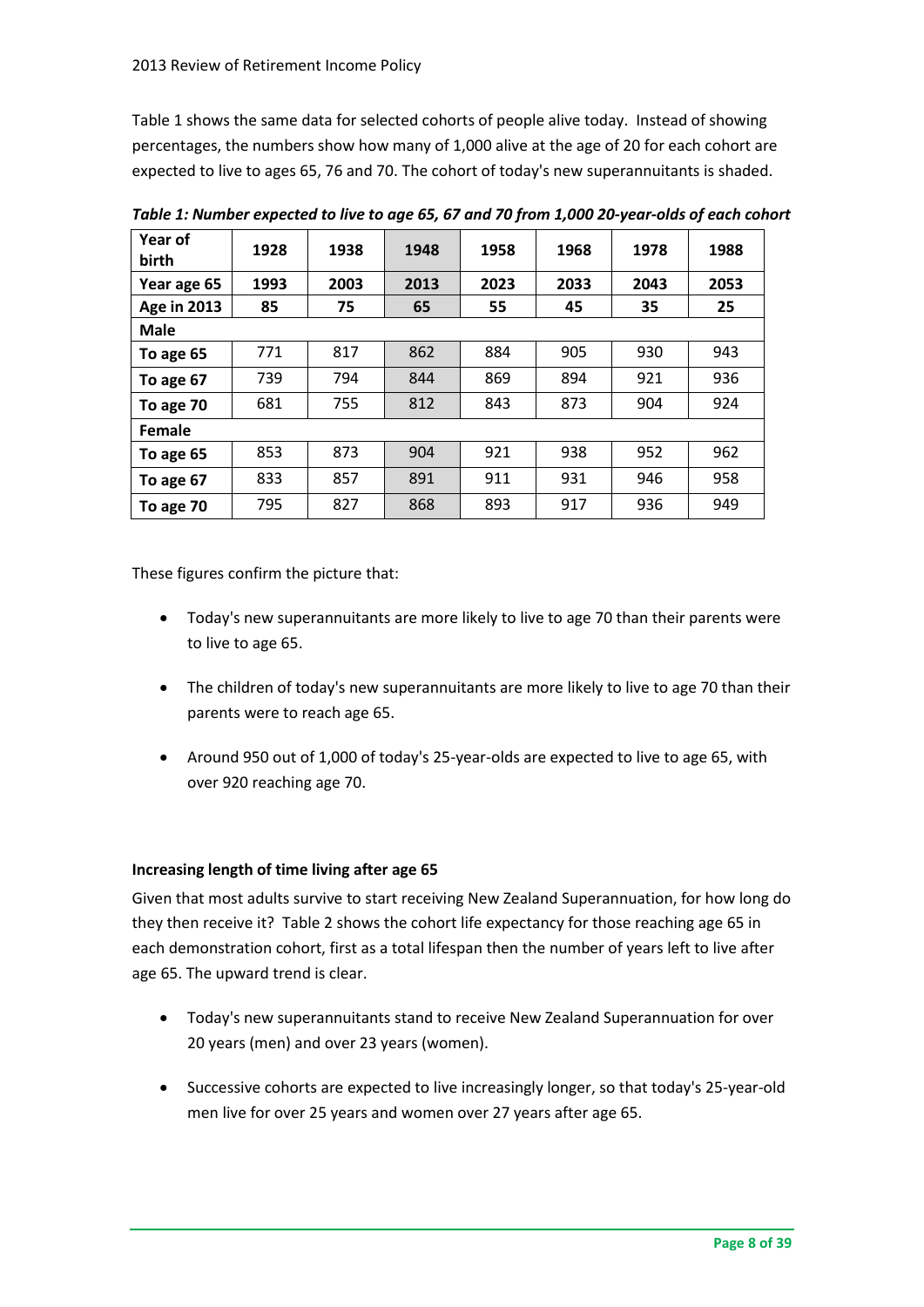| Year of<br>birth     | 1928 | 1938 | 1948 | 1958 | 1968 | 1978 | 1988 |  |
|----------------------|------|------|------|------|------|------|------|--|
| Age in<br>2013       | 85   | 75   | 65   | 55   | 45   | 35   | 25   |  |
| <b>Male</b>          | 82.1 | 84.3 | 85.8 | 87.1 | 88.4 | 89.5 | 90.5 |  |
| Female               | 85.4 | 86.9 | 88.3 | 89.6 | 90.7 | 91.7 | 92.6 |  |
| Lifespan from age 65 |      |      |      |      |      |      |      |  |
| <b>Male</b>          | 17.1 | 19.3 | 20.8 | 22.1 | 23.4 | 24.5 | 25.5 |  |
| Female               | 20.4 | 21.9 | 23.3 | 24.6 | 25.7 | 26.7 | 27.6 |  |

*Table 2: Cohort life expectancy at age 65: total lifespan and lifespan after age 65*

[Table](#page-9-0) 3 analyses changes in the lifecourse for successive cohorts.

- On average, lifespan after age 65 for a cohort is over one year longer than that for the cohort born ten years previously.
- Today's new superannuitants are expected to spend nearly four years (men) or three years (women) longer over age 65 than the generation born twenty years earlier.
- The cohort twenty years younger than today's new superannuitants is expected to live around 2½ years longer after age 65.
- The proportion of adult life spent over age 65 has increased and it set to continue increasing.

<span id="page-9-0"></span>

| Table 3: Changes in lifecourse for selected cohorts: additional years of life after age 65 and |
|------------------------------------------------------------------------------------------------|
| proportion of adult life spent over age 65                                                     |

| Year of<br><b>birth</b>                                                  | 1928   | 1938   | 1948  | 1958  | 1968  | 1978  | 1988  |  |  |
|--------------------------------------------------------------------------|--------|--------|-------|-------|-------|-------|-------|--|--|
| Age in                                                                   |        |        |       |       |       |       |       |  |  |
| 2013                                                                     | 85     | 75     | 65    | 55    | 45    | 35    | 25    |  |  |
|                                                                          |        |        |       |       |       |       |       |  |  |
| Additional years of life after age 65 compared to cohort aged 65 in 2013 |        |        |       |       |       |       |       |  |  |
| <b>Male</b>                                                              | $-3.7$ | $-1.5$ | 0.0   | 1.3   | 2.6   | 3.7   | 4.7   |  |  |
| <b>Female</b>                                                            | $-2.9$ | $-1.4$ | 0.0   | 1.3   | 2.4   | 3.4   | 4.3   |  |  |
|                                                                          |        |        |       |       |       |       |       |  |  |
| Proportion of adult life (20+) aged 65+                                  |        |        |       |       |       |       |       |  |  |
| <b>Male</b>                                                              | 27.5%  | 30.0%  | 31.6% | 32.9% | 34.2% | 35.3% | 36.2% |  |  |
| <b>Female</b>                                                            | 31.2%  | 32.7%  | 34.1% | 35.3% | 36.4% | 37.2% | 38.0% |  |  |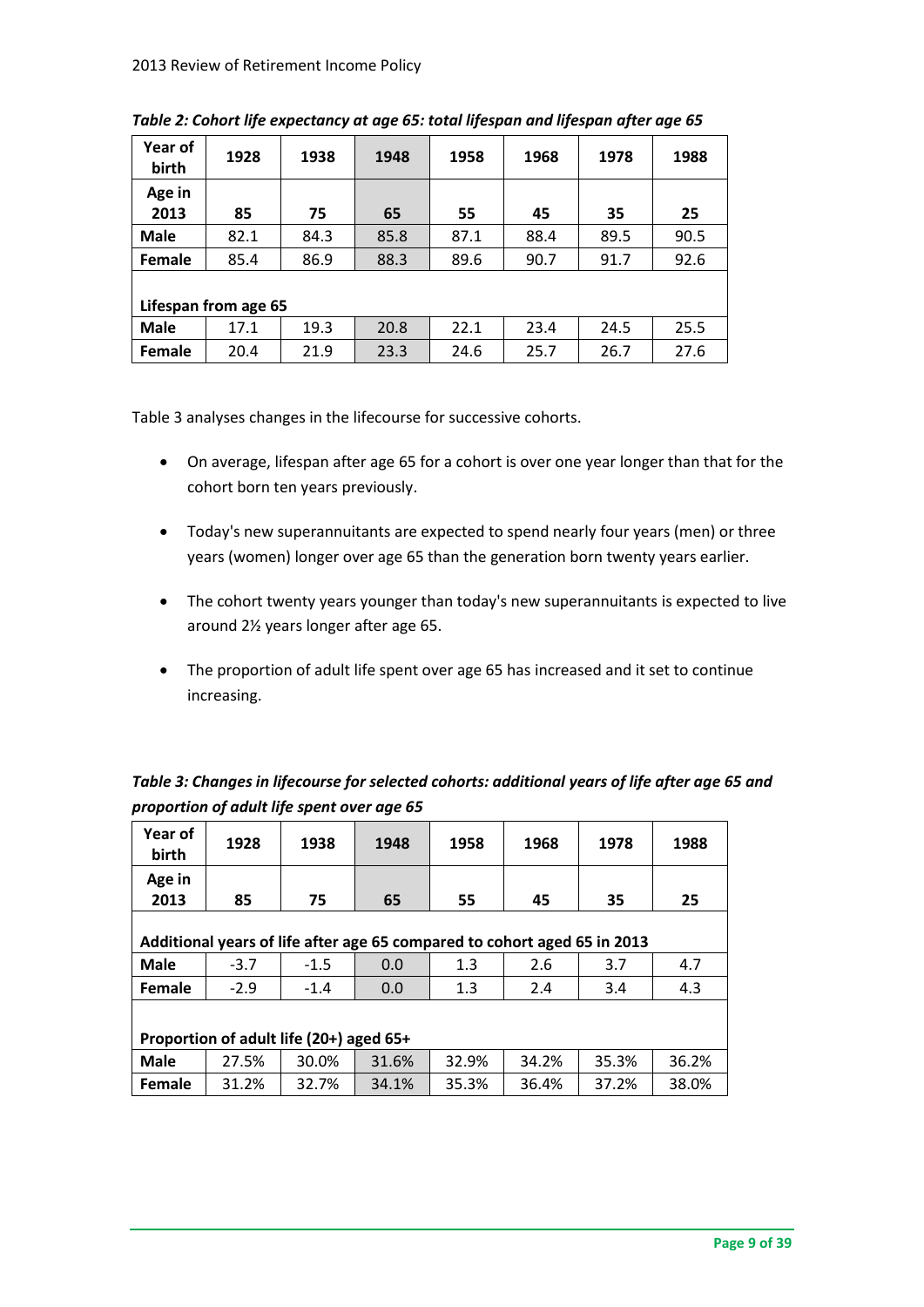This analysis suggests some pointers for the age of eligibility of New Zealand Superannuation:

- If the sole aim in setting eligibility age were to keep constant from now the length of time receiving NZS, then, because on average, lifespan after age 65 for a cohort is over one year longer than that for the cohort born ten years previously:
	- o a one year increase in eligibility age every ten years could be a useful rule of thumb.
	- o a 2-year increase in eligibility age to age 67 would be more than justified for the cohort now aged 45.
- If the sole aim in setting eligibility age were to keep constant from now the proportion of adult life spent receiving NZS, then eligibility age would have to keep increasing.

### **Uncertainty in projected longevity estimates**

Because future trends are uncertain, it is important to understand how likely it is that future longevity will turn out to follow these projections. For example, a question often asked is whether life expectancy could start to decrease rather than increase.

Statistics New Zealand handles uncertainty in its stochastic projections by producing percentiles which summarise the probability distribution for each assumption and projection result. Users are encouraged to make their own judgement about which projection(s) to use depending on their purpose.

The median projection (50th percentile) indicates that there is a 50 per cent chance that actual life expectancy will be higher and a 50 per cent chance that actual life expectancy will be lower than the median. The median is by definition the central projection of the range of projection results produced by Statistics New Zealand. It underlies the calculations shown so far in this chapter. The 5th percentile (for which there is an estimated 5 per cent chance that life expectancy will be lower) is deemed equally likely as the 95th percentile (for which there is a 5 per cent chance that life expectancy will be higher).

The tables in the Appendix reproduce the tables in this chapter using Statistics New Zealand's 5th and 95th percentiles of life expectancy instead of the median. An optimistic scenario of higher life expectancy than the median is taken here to be represented by the 95th percentile; a pessimistic scenario of lower life expectancy by the 5th percentile.

The differences between projections are small for the near-term and get larger as uncertainty increases over time, but the same trends of improvement are seen.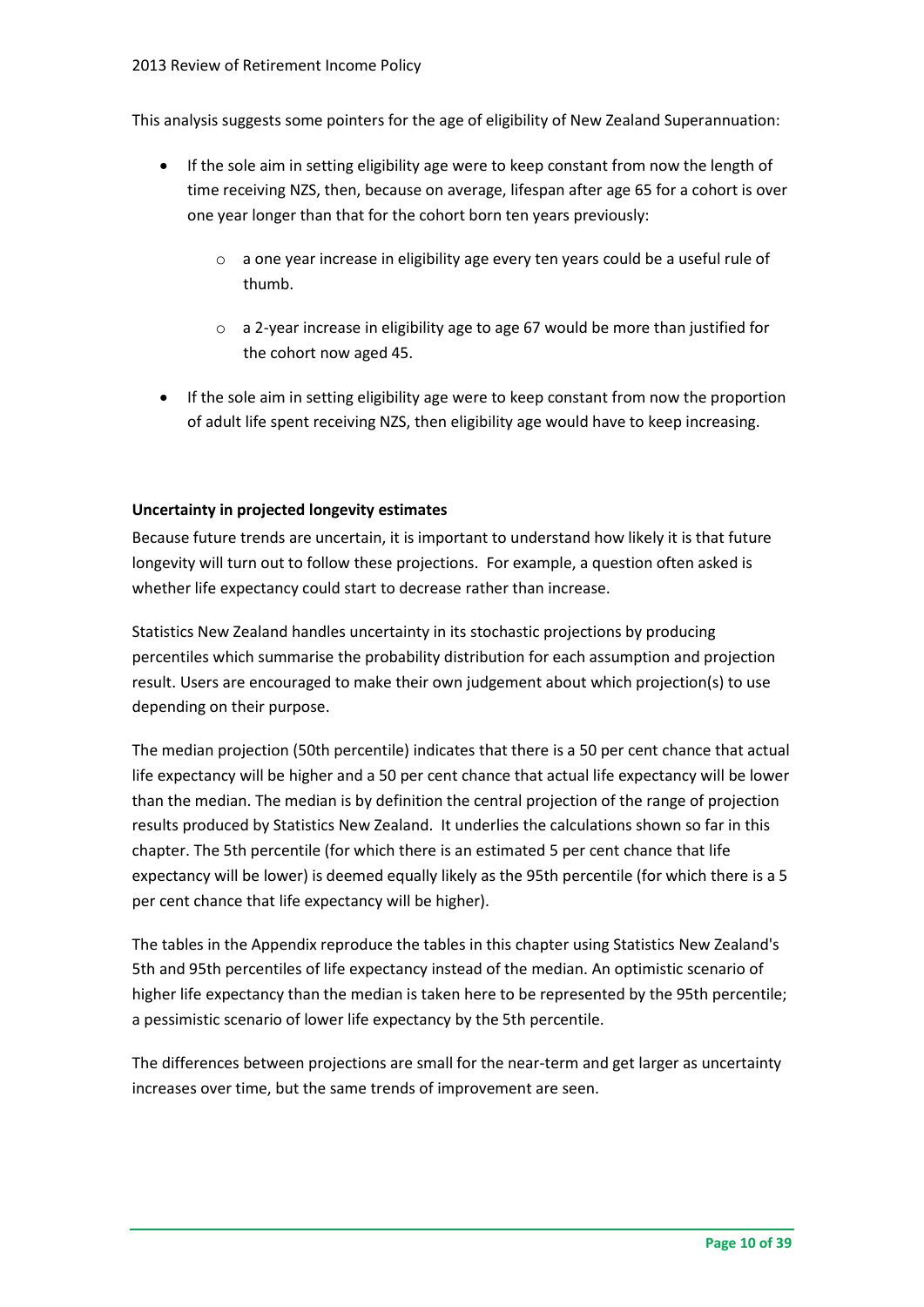### Therefore, **pessimism on life expectancy prospects does not dismiss the rationale for an increase in eligibility age. It simply slows the timetable.**

- The chances of living to age 65 or 70 do not change significantly between percentiles. Even on the low life expectancy scenario, over 85 per cent of adult males and over 90 per cent of adult females currently below age 65 will reach that age. Out of 1,000 of today's 25-year-olds, only around 10 fewer will reach age 67 if actual cohort life expectancy is more like the low scenario than the median projection.
- The length of time lived after age 65 does vary between percentiles. On average, lifespan after age 65 for a cohort increases by 0.7 of a year compared to a cohort born ten years previously under the low life expectancy scenario. This was one year every ten birth years under the median projection. Under the high life expectancy scenario the increase is over 1½ years every ten birth years.
- The cohort twenty years younger than today's new superannuitants is expected to live at least 1½ years longer after age 65 under the low life expectancy scenario and around 3½ years longer under the high life expectancy scenario.
- Even on the low life expectancy scenario, an increase in average lifespan after age 65 exceeds 2 years for the cohort now aged 35. Therefore, on the logic of keeping average time receiving NZS constant, an eligibility age of 67 would be justified for this cohort.

How can a user test whether the projections are reasonable and decide how optimistic or pessimistic to be when making policy decisions? One suggested approach is to consider trends in factors that affect the chance of dying. Recent studies which analyse the impact of smoking and obesity trends in the US population show that potential gains from continued reductions in smoking and improvements in other causes of death outweigh the possible risk from obesity, so that overall life expectancy is still likely to improve<sup>9</sup>. However, knowledge of the way in which such factors change over time and interact with each other is incomplete, so projecting future population life expectancy using supposition of cause analysis is not reliable.

Past data reveal two fundamental demographic facts: the best cohort life expectancy in the world has increased continuously since the  $1870s^{10}$ ; and life expectancy has only ever declined when countries have experienced specific severe direct assaults on mortality such as the significant HIV/AIDS epidemic in parts of Africa or the change in social order in post-Soviet states<sup>11</sup>. Of course the future can be different from the past, and there may be temporary increases in death rates for some groups, but for average population lifespans to start getting shorter would be a very surprising reversal of long-term history.

 $^9$  Crimmins et al. (2010); King and Soneji (2011); Preston et al. (2012). See also Christensen et al. (2009).

<sup>10</sup> Shkolnikov et al. (2011). See Didham and Cheung (2011) for past trends in selected countries.  $11$  Wilson (2011)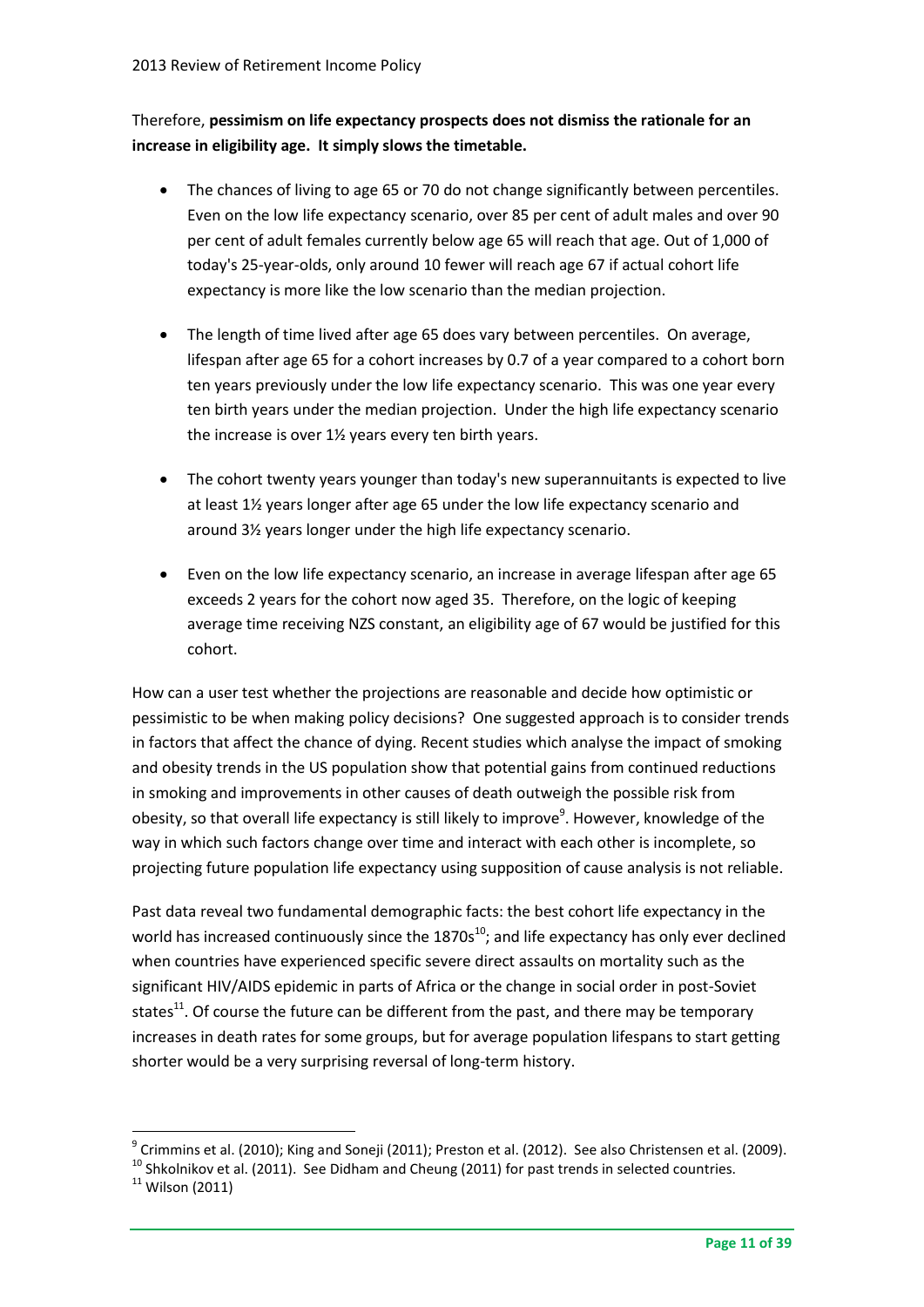Relying on this history**, all of the main official demographic projections for New Zealand and its peer countries anticipate steadily rising average life expectancy in future.** Different countries make different assumptions for the future *pace* of improvement in life expectancy, and illustrate the uncertainty in this assumption by showing different scenarios. Therefore, another approach to test the reasonableness of Statistics New Zealand's projections is to compare them against those in other countries.

[Figure 3](#page-12-0) makes such a comparison for one cohort life expectancy data point. Other age and calendar year data show similar pictures. The range for each country follows how that national agency illustrates uncertainty. The UK shows a high, medium and low scenario, similar to New Zealand's 5th, median and 95th percentiles. Australia shows two scenarios.



<span id="page-12-0"></span>*Figure 3: Cohort life expectancy at age 65 in 2050 in years, Australia, New Zealand and UK<sup>12</sup>*

Statistics New Zealand states that New Zealand's life expectancy assumptions are broadly consistent with those in other countries. [Figure 3](#page-12-0) confirms this. Comparing against the closest mortality comparator countries Australia and UK $^{13}$ , New Zealand's future life expectancy appears more likely to be towards the high life expectancy scenario than towards the low life expectancy scenario.

**A practical approach has to be found for policy decision-making despite uncertainty in projections of future longevity and despite different opinions of optimists and pessimists**  who believe longevity trends may track better or worse than past trends suggest. The approach explored later in this paper uses calculations from the middle of the available New Zealand-specific estimates - Statistics New Zealand's median projection - and allows flexibility to consider other issues and new evidence as it emerges.

 $12$  From the latest cohort life expectancy projections published by the national statistics or actuarial agency. m = male; f = female. Sources: AGA (2009); Statistics New Zealand (2012b); ONS (2012a).  $13$  See O'Connell (2012a). The pace of improvement in death rates in New Zealand has been higher than the UK's and more like Australia's since the 1980s (females) and 1990s (males).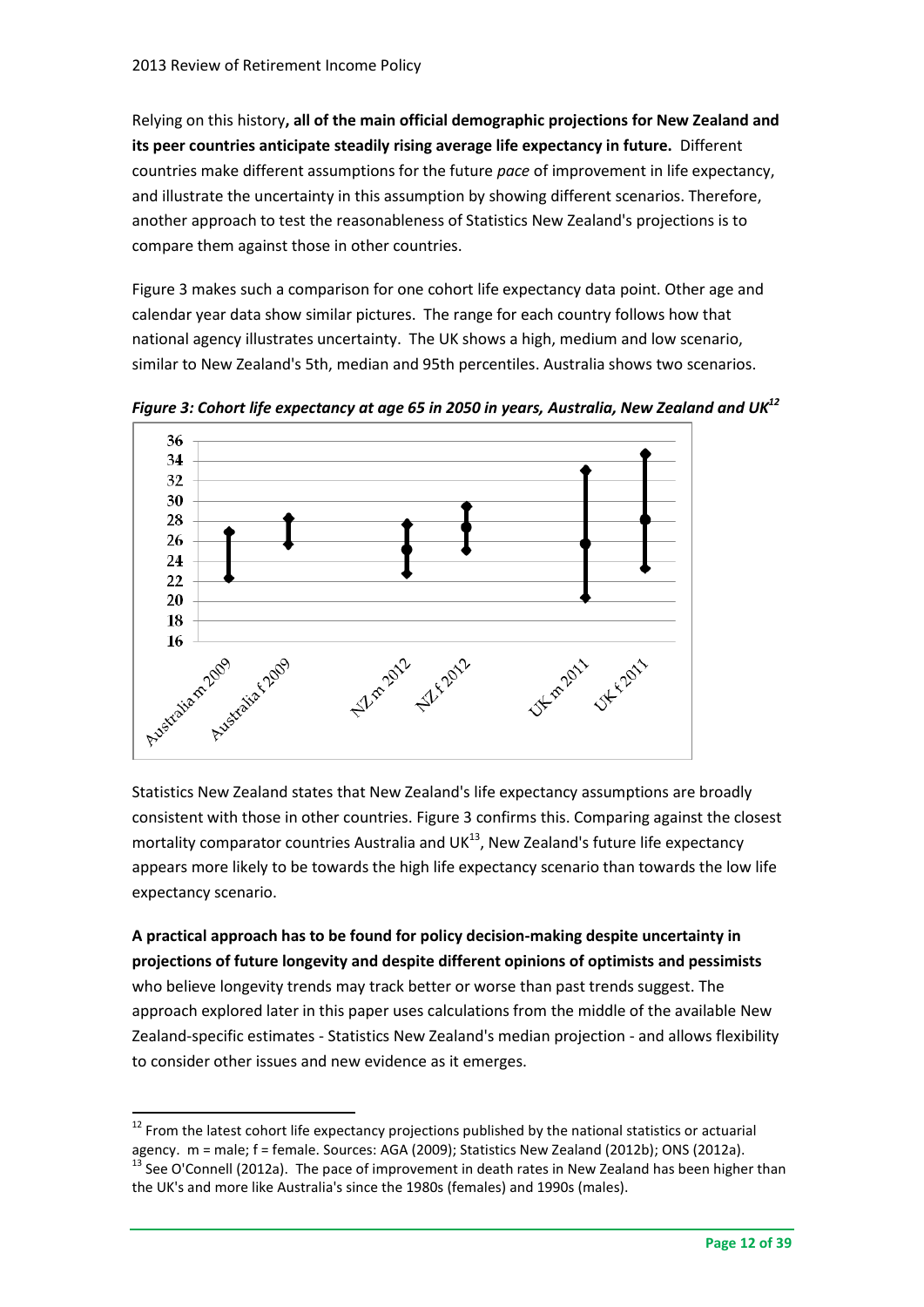## **Chapter 2: Reflect variation in lifespans and increasing average lifespans in eligibility age policy**

Analysis of New Zealand's longevity is necessarily carried out using average figures for the whole population. Policy decisions on eligibility age have to reflect that lifespans vary across a population and that some population groups have systematically better or worse lifespans; often referred to as "health disparities". Further, although eligibility age is not linked to ability to work, a concern commonly expressed is that poor health after the current eligibility age of 65 would restrict ability to work and therefore compromise the fairness of raising eligibility age.

This chapter discusses how eligibility age policy should reflect these issues, but cannot be the only lever to mitigate or address them.

### **Variability in lifespans**

1

There is inherent variability of lifespans in any population. It is an integral feature of New Zealand Superannuation (and every similar public pension system) that there is a range of periods for which people receive it, and no-one can predict how long they will receive it for. **A key purpose of New Zealand Superannuation is that it provides insurance against longevity risk, or "living too long"**<sup>14</sup> **.** 

**It is easy to focus on generalisations about lifespans without realising the diversity of experience, and therefore the value of insurance against living too long**. To illustrate this, Figure 4 shows for males and females, the distribution of ages at death (equivalent to lifespan) for 100,000 New Zealanders aged 20 from the cohort born in 1948, today's new superannuitants. Figure 4 shows again that the vast majority of adults now live beyond age 65. The numbers of deaths start increasing at later ages faster for men than women, and reach a lower peak. The comparison shows that it is true to say "women live longer than men" *on average*, but men still have a good chance of dying at the oldest ages.

<sup>&</sup>lt;sup>14</sup> One of the eight objectives for retirement income policy identified in the 2010 Review. See Retirement Commissioner (2010) p. 57.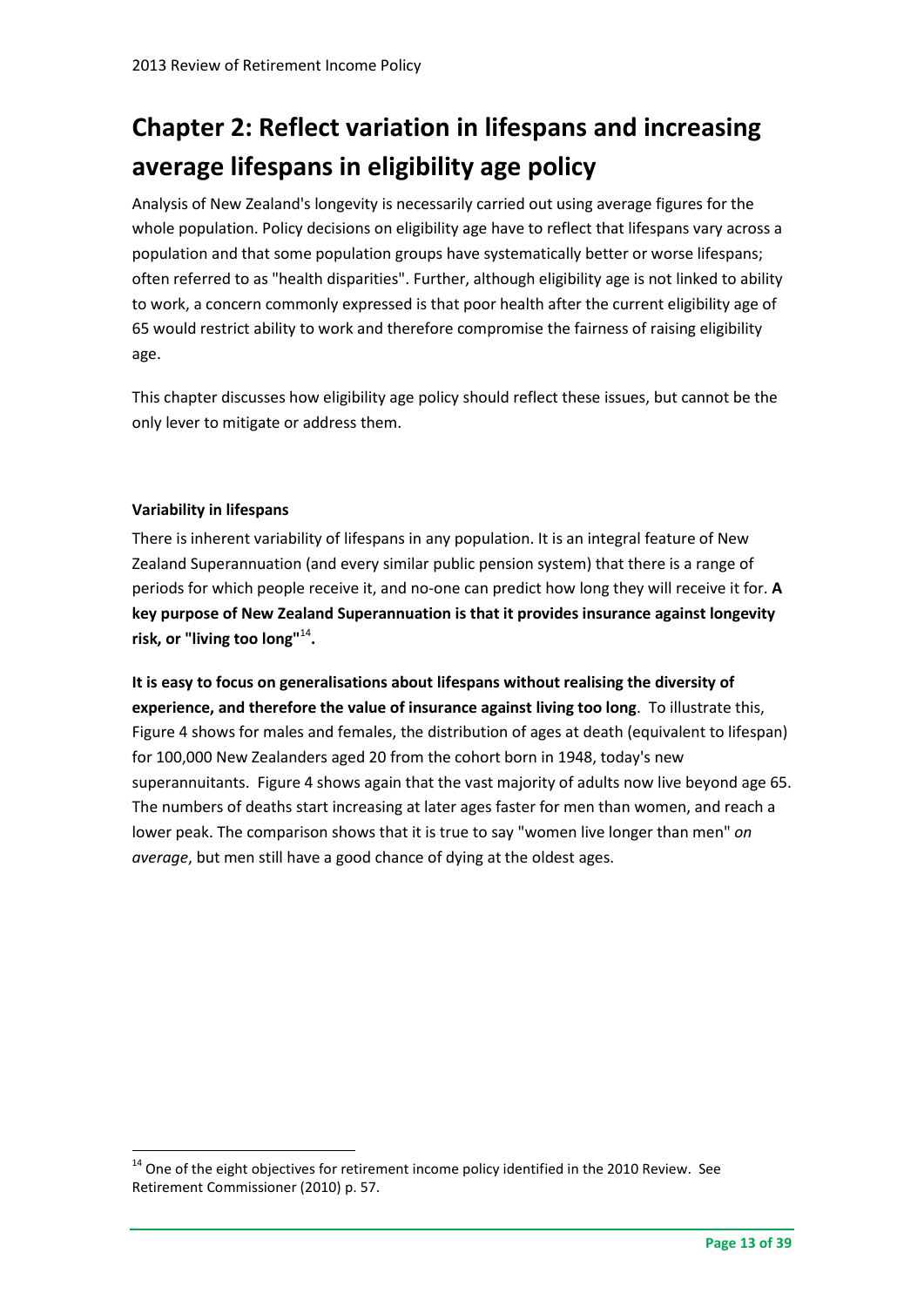

*Figure 4: Number of deaths at each age (from age 20 to 99) from 100,000 aged 20 from the cohort born in 1948, males and females<sup>15</sup>*

The peak age at death (also called the mode or modal age) is the age to which most people from a cohort live. For today's new superannuitants this peak age is 88 years for men and 90 years for women. Figures 5 and 6 illustrate how this peak lifespan is expected to change over time, for successive demonstration cohorts starting with the cohort of today's new superannuitants shown in Figure 4.

With each successive cohort, the peak age at death increases. For the youngest demonstration cohort, born in 1988, it is 91 years for men and 93 for women. There are fewer deaths at all ages up to the peak: people are living longer. The peak itself is narrowing but more people are living to the very oldest ages. In other words, **lifespans are becoming more similar as well as longer on average, as more people reach the oldest ages**. Evidence from a large number of countries over long time periods shows that increases in life expectancy are generally accompanied by decreases in lifespan variance across the whole population<sup>16</sup>.

However, the evidence also shows increased variance at the very oldest ages. As more people live to the oldest ages then the uncertainty in how long we live plays out at older ages than it used to. Therefore, **it is becoming increasingly important to preserve the role of New Zealand Superannuation as insurance against "living too long".**

assumptions (July 2012), median projection (50th percentile)

<sup>&</sup>lt;sup>15</sup> Data from author's calculations made using figures supplied by Statistics New Zealand, consistent with cohort life tables (September 2012) and 2011-base national population projection mortality

 $16$  See, for example, Smits and Monden (2009); O'Connell (2012b)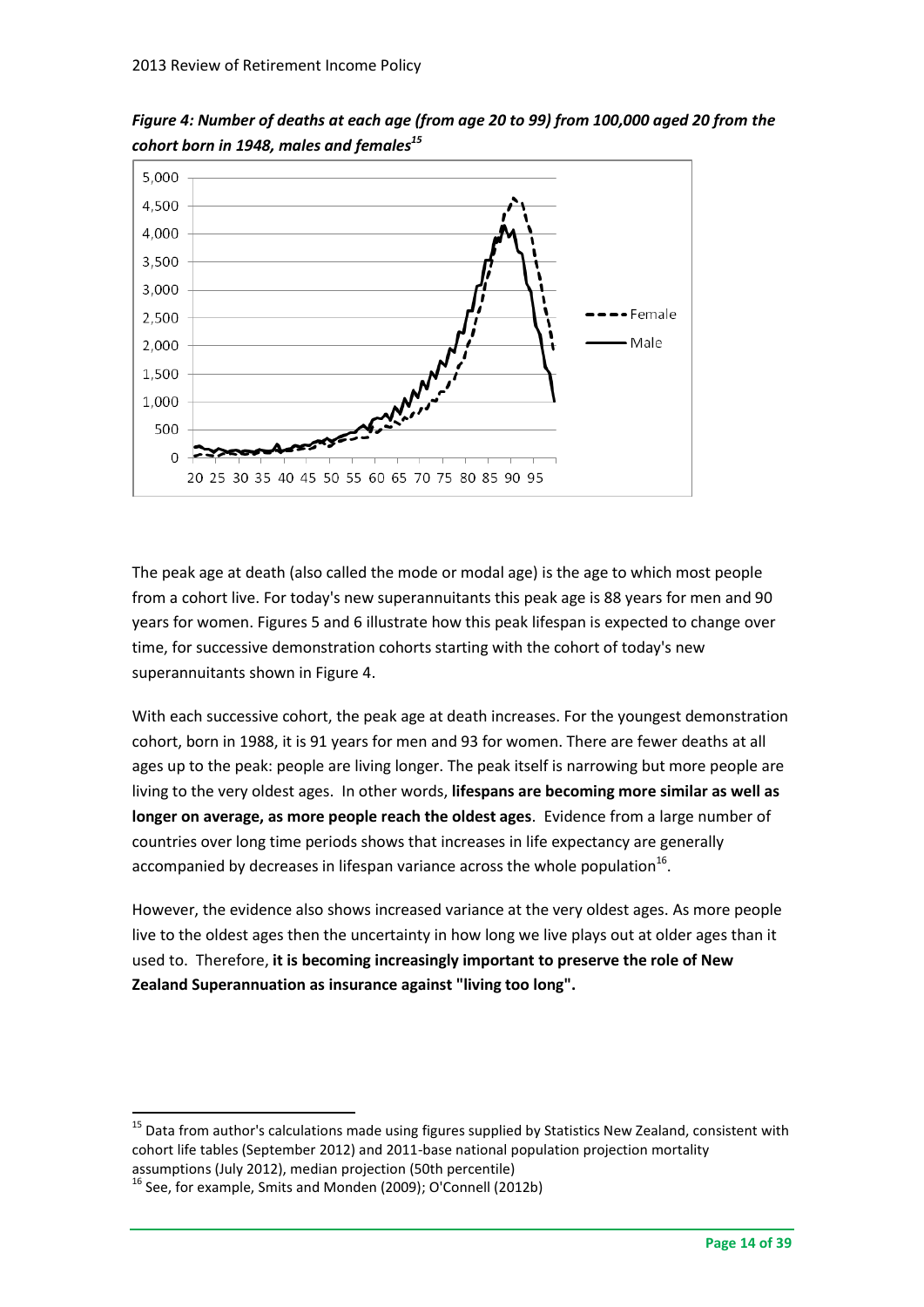

*Figure 5: Number of deaths at each age (from age 20 to 99) from 100,000 aged 20 in decennial cohorts born 1948 to 1988, males<sup>17</sup>*

*Figure 6: Number of deaths at each age (from age 20 to 99) from 100,000 aged 20 in decennial cohorts born 1948 to 1988, females*



<sup>&</sup>lt;sup>17</sup> Data for this and following figure from author's calculations made using figures supplied by Statistics New Zealand, consistent with cohort life tables (September 2012) and 2011-base national population projection mortality assumptions (July 2012), median projection (50th percentile)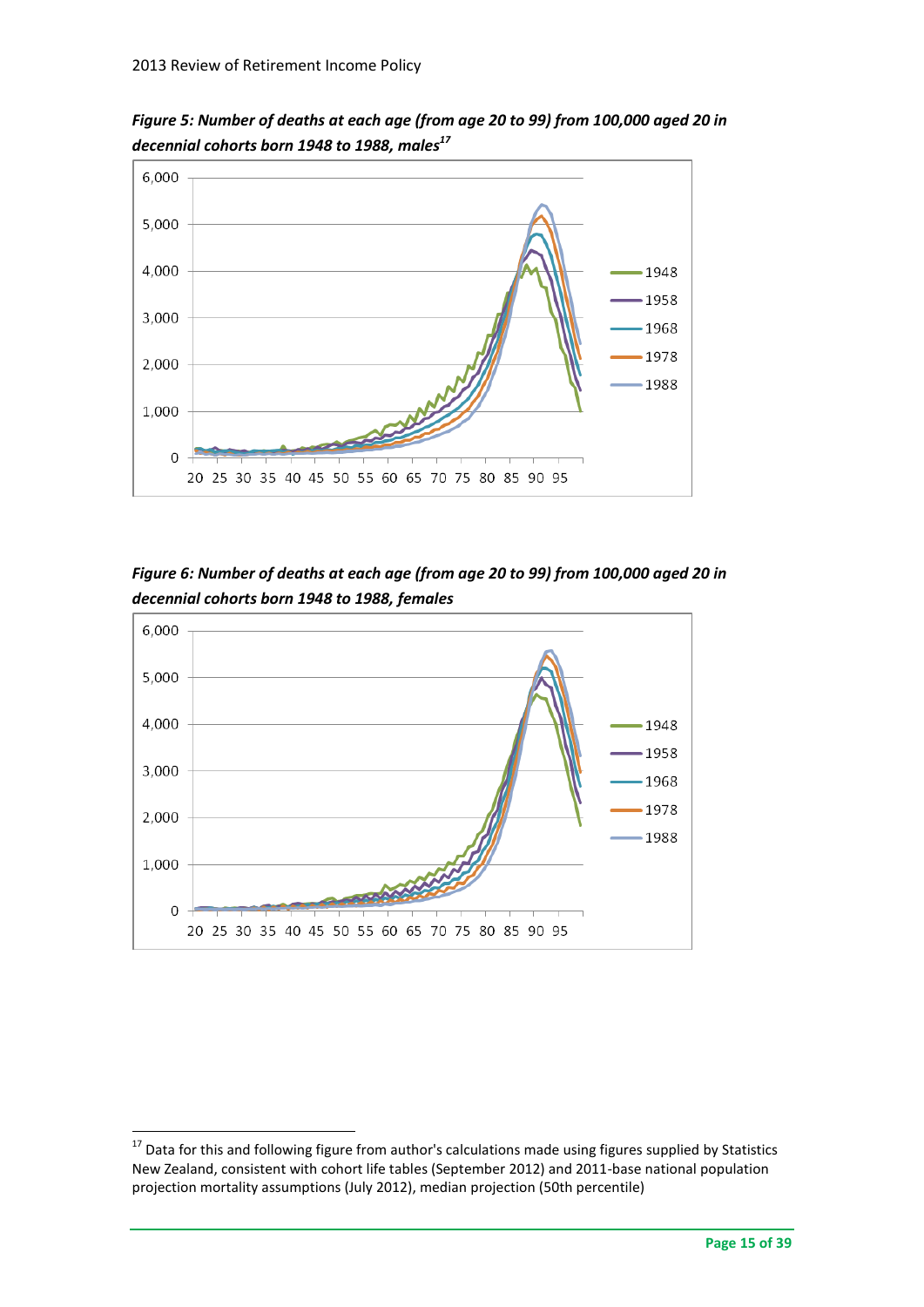### **Health disparities**

Given that there is a distribution of lifespans across a population, there are also factors which make the lifespan experience of specific groups in the population systematically better or worse than others. There is a great deal of international research investigating what may lie behind some groups of people being more likely to die earlier or later than the average of their national population.

There are very few instances of direct causality. Smoking is the obvious exception: it causes lung cancer. Only *associations* with a higher chance of early death have been found for a large number of other factors.

Associated factors include<sup>18</sup>: being male; never married; divorced or widowed; having worse socio-economic status, lower income or low level of education attainment; belonging to some ethnic groups, having experienced a relatively adverse environment at birth or in early childhood; having an unhealthy diet, obesity, taking inadequate exercise, excessive alcohol drinking, participating in hazardous sports or other risky behaviour; not accessing medical technology for treatment or prevention. There are also thought to be genes associated with exceptional longevity.

**Overlaying the large number of influencing factors and the complex interplay between them, individual lifespan prospects are still to some extent a matter of chance<sup>19</sup>. Therefore, while** the search for causes of shorter than average lifespans is valuable to help prioritise spending on treatment and prevention of health disparities, there will still be a distribution of lifespans in any population.

Not all the possible influencing factors have been researched to the same extent. In the UK, for example, there is a good time series of data on associations between socio-economic group and *period* life expectancy: in 2002-06, the gap in period life expectancy at age 65 between the highest and lowest classes in England and Wales was 3.5 years for men and 3.2 years for women<sup>20</sup>. In addition, *cohort* life expectancies are produced by region. For example, the cohort life expectancy for a male aged 65 in 2013 in England & Wales is 21.6 years, but 19.9 years in Scotland<sup>21</sup>.

In New Zealand, the most well-researched association with the distribution of lifespans is ethnicity. Despite problematic data<sup>22</sup>, the evidence is that, on average, Asian residents have **longer lifespans, and Māori and Pasifika have shorter lifespans compared to the rest of the population:**

 $18$  Harper and Howse (2008); Marmot (2005); WHO (2008); Baker et al. (2011); Barker (2007); Willcox et al. (2008); Carey (2003)

 $19$  Kuh et al. (2009)

 $^{20}$  ONS (2012b), Chapter 3. Classes as defined by the National Statistics Socio-economic Classification.

<sup>&</sup>lt;sup>21</sup> From Office for National Statistics 2010-based principal projection

<sup>&</sup>lt;sup>22</sup> Statistics New Zealand (2010); Ministry of Health (2012); Cunningham (2013)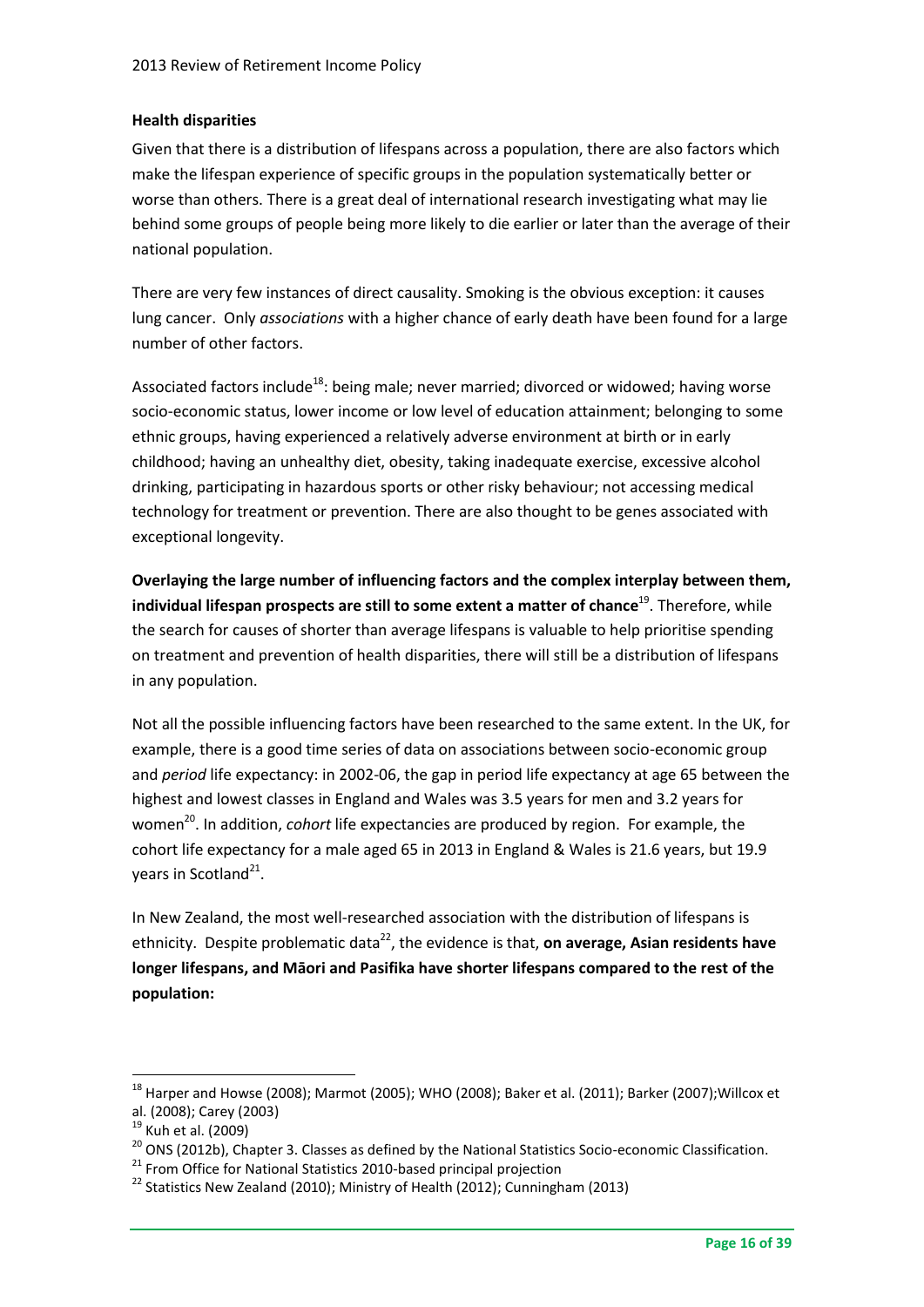- Death rates at most ages are higher on average for Māori and Pasifika, and lower on average for Asian residents, compared to the New Zealand population not in those ethnic groups<sup>23</sup>.
- There is no official data on *cohort* life expectancies for any ethnic group, but one estimate puts the difference in average cohort life expectancy at age 65 between Māori and non-Māori $^{24}$  at around 5 years.
- The relative contribution from various factors is difficult to disentangle. Part of the gap between average death rates of Māori and non-Māori has been found to be associated with social inequalities, differential tobacco use, income, and gender<sup>25</sup>.

The future size of the gap between average lifespans of different ethnic groups is unclear from available research. However, **it seems somewhat pessimistic to assume that the size of the gap will be maintained, rather than narrowing**.

- Average (age-standardised) death rates of both Māori and non-Māori have reduced in recent years, at a similar pace overall. The absolute gap between these two groups in both death rates and life expectancy appears to have narrowed slightly $^{26}$ .
- Statistics New Zealand's ethnic population projections assume slightly different average future reductions in death rates for each of the Māori, Asian, Pasifika and European/Other groups, with the overall effect that the absolute gaps between period life expectancies of each group narrow slightly<sup>27</sup>.
- The gap between age-standardised death rates in ethnic groups has fluctuated year on year and will continue to do so. However, as with the national population, short-term fluctuations in average death rates happen alongside the long-term downward trend.
- The prospects for average death rates and lifespans for any population group should be consistent with the general conclusion of continued improvement in longevity, and convergence (reduction of variance) of average lifespans.

<sup>&</sup>lt;sup>23</sup> Jatrana and Blakely (2008); Statistics New Zealand (2009)

 $24$  Blakely and Woodward (2011)

 $25$  Tobias et al. (2009); Carter et al. (2010)

<sup>&</sup>lt;sup>26</sup> Blakely et al. (2007) and Blakely et al. (2008) cover 1981-2004; Ministry of Health (2012) covers 1996-2009.

<sup>27</sup> Statistics New Zealand (2010). Note though that these data are not intended as a precise measure of ethnic mortality or of mortality differentials between ethnic groups.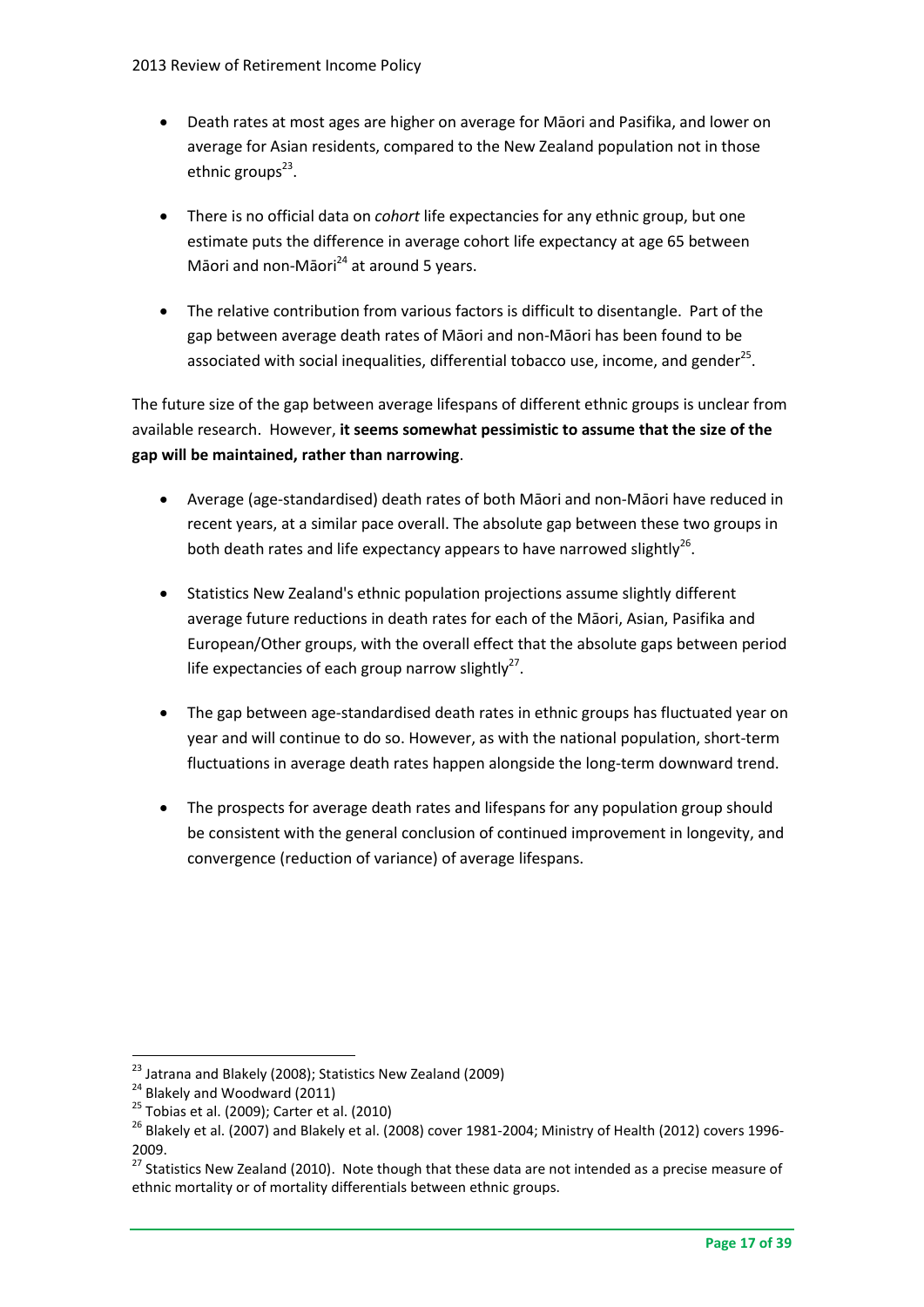- Actions to narrow disparities in health and lifespan outcomes have been undertaken in recent decades and more are called for $^{28}$ . If these are successful, the gap by ethnicity could be narrowed faster. For example there is significant potential to improve Māori lifespans from the initiative for Smokefree Aotearoa/New Zealand 2025 $^{29}$ .
- However, because of the dynamic nature of New Zealand's ethnicity concept, the composition of the groups could change and variability within groups become more of an influence. For example, very poor outcomes could persist for a small 'group within a group'.

Reducing variance is (and should be) an active component of health and social policy. **Eligibility age for New Zealand Superannuation is not considered to be the policy lever to address variable health or lifespan outcomes**.

- Differentiating age of eligibility by any dynamic or self-assessed factor such as ethnicity, income or health status is unworkable<sup>30</sup>. It would also be against the nearuniversal trend to equalise eligibility age for even the easiest factor to define, gender $^{31}$ .
- Increasing age of eligibility does not worsen inequity between groups if average lifespans for the groups increase at roughly the same pace over the long term.This appears to be the current case between ethnic groups in New Zealand.
- Warning signs that this is not the case can be addressed provided age of eligibility is not set purely on the basis of average lifespan data for the national population. Such signs could be short-term increases in the difference between average lifespans between groups, or changes in composition of groups. This is one reason why the UK government rejected the idea of indexing age of eligibility to average life expectancy in favour of a more considered approach - see the next chapter.
- Welfare policy addresses impacts from low incomes and poor health through benefits available below the eligibility age for New Zealand Superannuation. These benefits would continue to be available below an increased eligibility age. If it was desired to soften an eligibility age increase for the first cohorts affected, there could be a period of transition when these benefits are boosted for ages between old and new eligibility ages.

<sup>1</sup>  $^{28}$  Blakely et al. (2011)

 $29$  Cunningham (2013)

 $30$  Blakely and Woodward (2011)

<sup>&</sup>lt;sup>31</sup> Israel, Slovenia and Switzerland are the only OECD countries planning to maintain a lower pension age for women through to 2050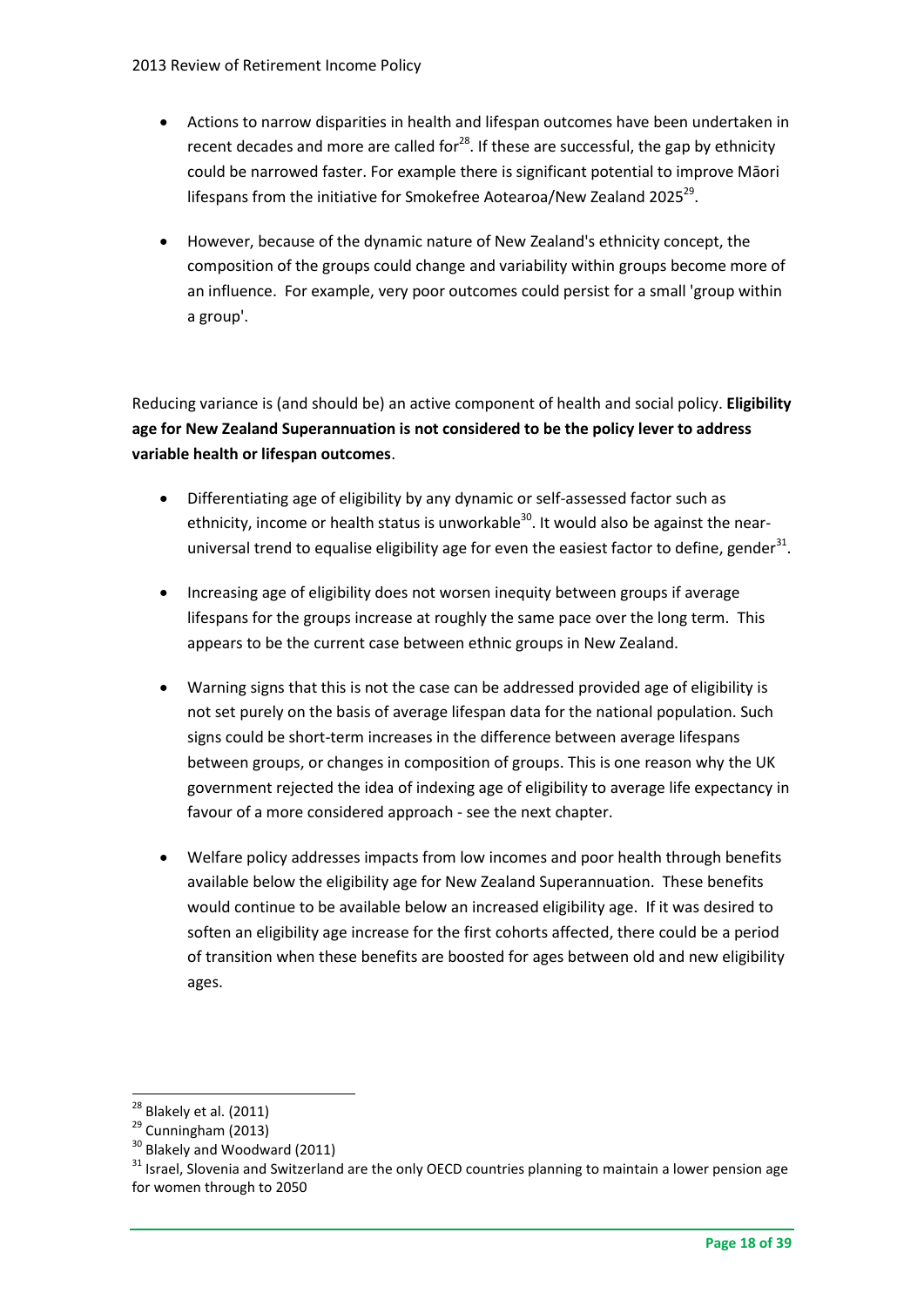### **Healthy life expectancy**

1

Despite increasing numbers of over-65s choosing to work, there is concern that poor health after the current eligibility age of 65 would restrict the ability to do so. Eligibility age for New Zealand Superannuation is not formally linked to work or retirement decisions, but ability to work is taken into account in eligibility age policy because some people would rely on being able to earn until New Zealand Superannuation is available.

Healthy life expectancy is a generic term for indicators of the amount of life expectancy that is expected to be free from specified levels of disability or illness. Compared to the data available on life expectancy, the data for healthy life expectancy is not from as long a time-series, as finely disaggregated by population groups or as comparable with international measures. However, in summary, evidence suggests that, in New Zealand<sup>32</sup>:

- Healthy life expectancy is increasing, as it is in other developed countries.
- Around two-thirds of the increase in average lifespan has been in good health (1996- 2006). There is no consistent pattern across countries for what proportion of the extra years gained from longer lives is healthy; and it can change over short time periods.
- With over half of life expectancy over age 65 able to be lived independently, proposed increases of 2-3 years in eligibility age are well within periods of average healthy life expectancy.

Trends in health life expectancy therefore are consistent with how longevity trends are considered as a driver for increasing eligibility age. Data on healthy life expectancy can be considered in setting eligibility age as the framework described in the next chapter suggests.

<sup>&</sup>lt;sup>32</sup> Jagger (2012); Ministry of Health and Statistics New Zealand (2009); Graham et al. (2004), Christensen et al. (2009)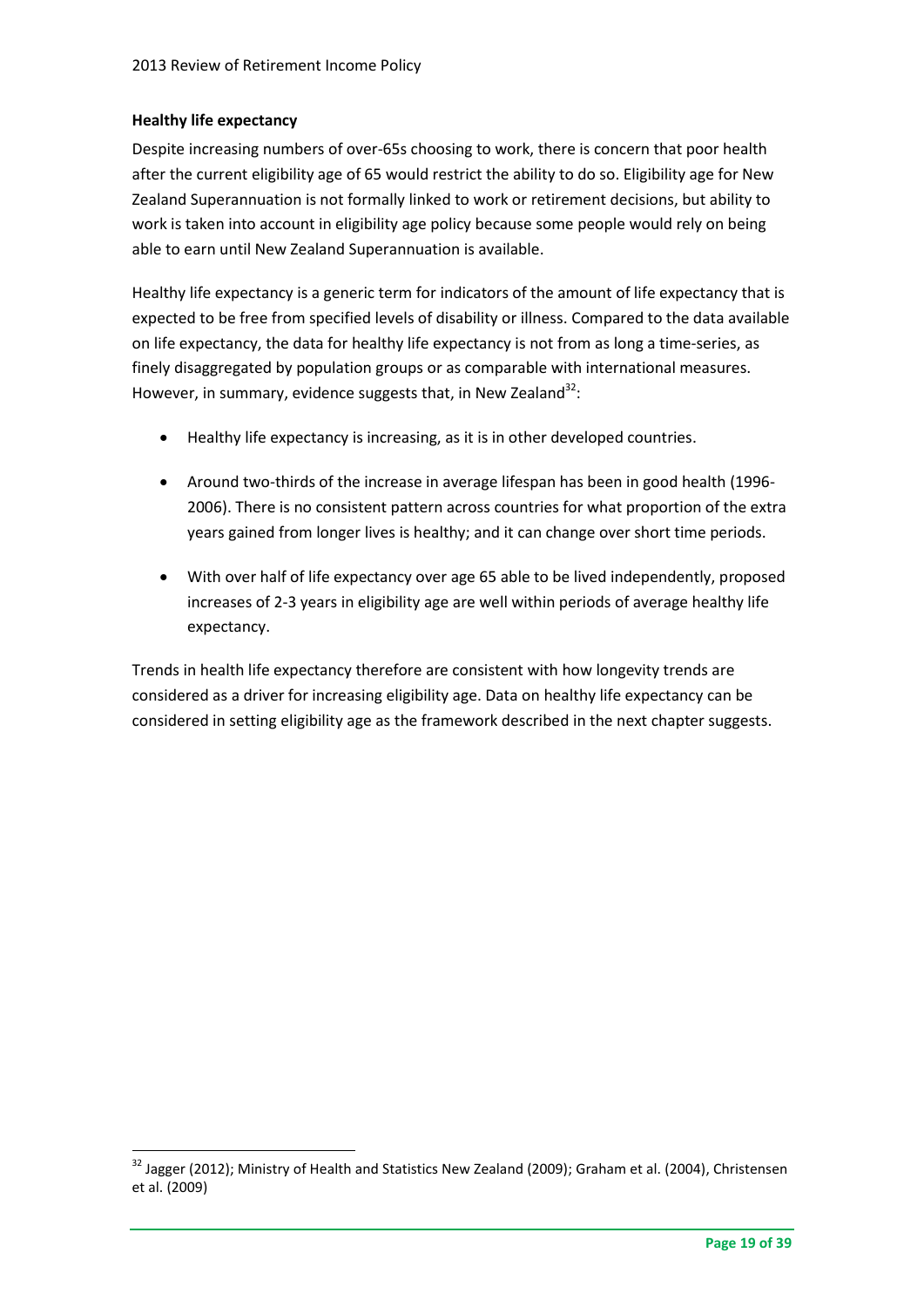## **Chapter 3: 'Schedule and review' eligibility age increases using a structured framework**

The data in the previous chapter demonstrated the economic conundrum in an ageing population: finances have to be stretched over increasingly longer lives. **There is a relentless logic: it gets harder to fund income for an increasing length of time over age 65 from a fixed length of time under age 65.** Something has to change compared to what has been the case for previous generations. So far as New Zealand Superannuation is concerned, there are three broad options to keep costs and benefits in balance:

- Retain eligibility age at 65, but reduce the dollar amount of the New Zealand Superannuation benefit payment, *and/or*,
- Retain eligibility age at 65, and the level of New Zealand Super, but raise taxes (or divert them from other spending) to cope with the increasing cost, *and/or*,
- Retain the level of New Zealand Super, but raise the age of eligibility to reflect the increase in lifespans.

The same logic applies to individual savings too. Individuals may need to react to longer expected lifespans by trimming their retirement income ambitions, saving more and/or working to later ages. This is why changing the mix of private and public provision of retirement income (for example through compulsory saving) does not by itself address the longevity challenge. Chapter 4 considers how individuals can be kept aware of longevity trends and their implications to help make savings and retirement decisions. This chapter considers why the third option of raising the age of eligibility has been chosen in many countries and what it could mean for New Zealand Superannuation.

### **Longevity rationale for raising age of eligibility - 8 key arguments**

The arguments that have been made for choosing the third option - raising eligibility age cover a range of factors but the core principle is that pushing out the age matches the stretching of lifespans. The arguments summarised here have been made in New Zealand and elsewhere, and are all valid for New Zealand Superannuation. Raising age of eligibility:

- **1. Is the most direct logical link to the longevity trends** causing the financing stresses in pension systems.
- **2. Is fair as it keeps benefits and costs (paid by all taxpayers) in balance according to longevity trends.** This is a form of "intergenerational equity".
- **3. Helps people avoid "longevity risk"** by signalling the trend in longer lifespans in reaction to which people may need to adjust their own work and savings plans.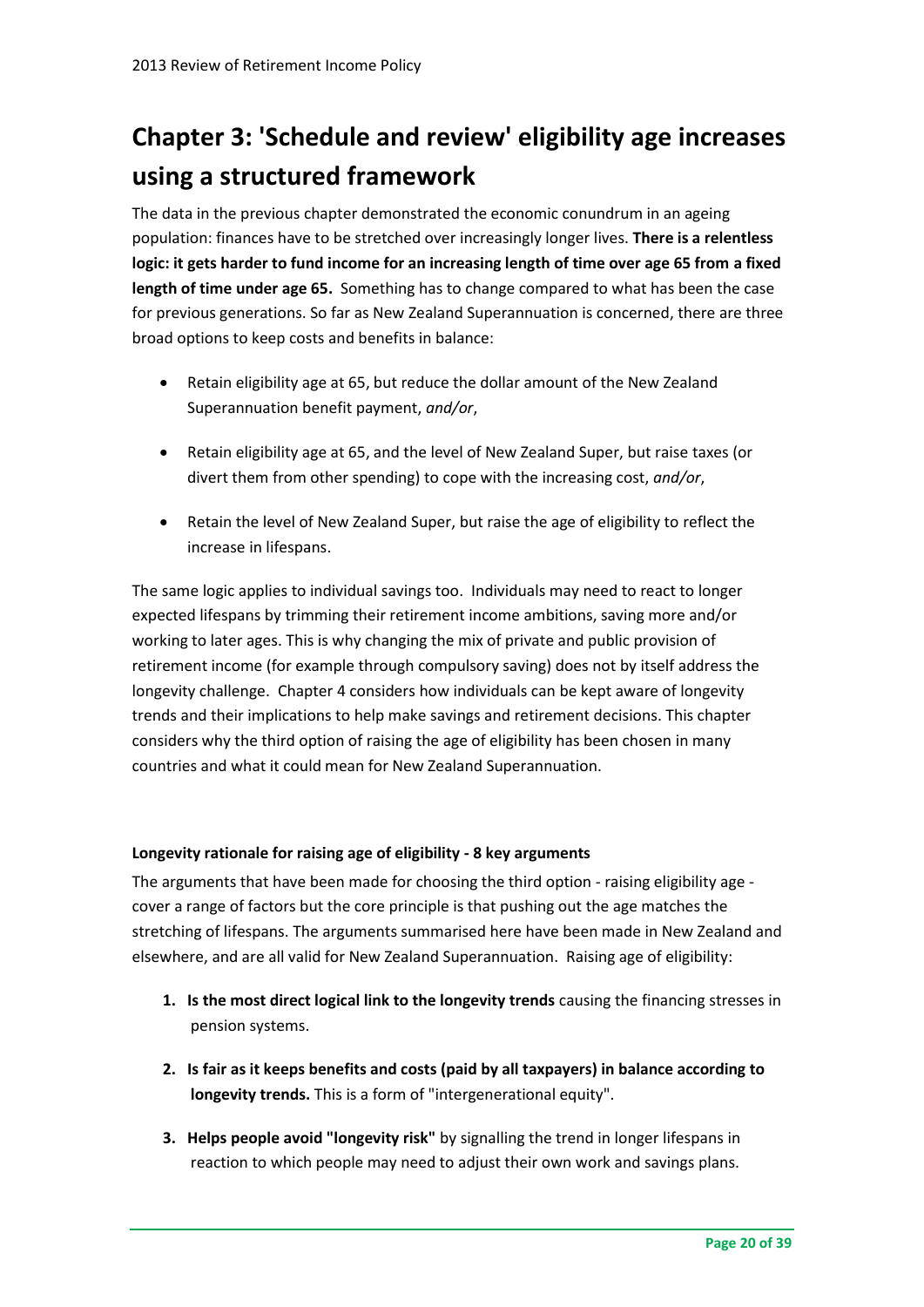- **4. Is a simple and transparent reform.**
- **5. May be unpopular to some, but may be more palatable to more people than other options** of raising taxes, cutting other spending or reducing benefit levels.
- **6. Does not affect current superannuitants** and need not affect people close to age 65 provided it is signalled in advance to allow people to plan.
- **7. May appear to disadvantage people at risk of "dying too soon", but in fact maintains the equity of a system which provides insurance for "living too long".** This is becoming increasingly important as more people live to the oldest ages.
- **8. Tames the increase in the cost of superannuation so freeing tax revenue which could be directed elsewhere** such as addressing health inequities and to income support for people unable to earn before receiving superannuation.

### **International debate and policy changes**

The OECD tracks pension reforms in its member countries. Its latest report shows the extent of pension age increase so far (emphasis added):

"**Pension ages are on the rise in most of the OECD**: 19 out of 34 countries for men and 23 for women. Current legislation will push the [average] pension age for men to 65.6 in 2050 and 65.0 for women."<sup>33</sup>

"**Age 65 remains the modal age at which people normally draw their pensions**, accounting for 17, or half, of OECD countries for men and 14 countries for women. **But 67 – or higher – is becoming the new 65**. Some 13 countries (12 for women) are either increasing pension ages to this level or, in the cases of Iceland and Norway, are already there."34

In many European countries with fiscal challenges from the Global Financial Crisis (GFC), it has proven difficult to reform very generous public provision and increase pension age even to 65. In a few of these countries, the fiscal imperative has required a dramatic increase in pension ages from below age 65 to beyond. However, the countries which plan to increase pension age beyond age 65 are not only those facing dramatic pressures after the GFC.

<sup>&</sup>lt;sup>33</sup> OECD (2012) p. 28. Note that from the 1950s to late 1990s, the average pension age in the OECD trended *down*.

<sup>&</sup>lt;sup>34</sup> OECD (2012) p. 26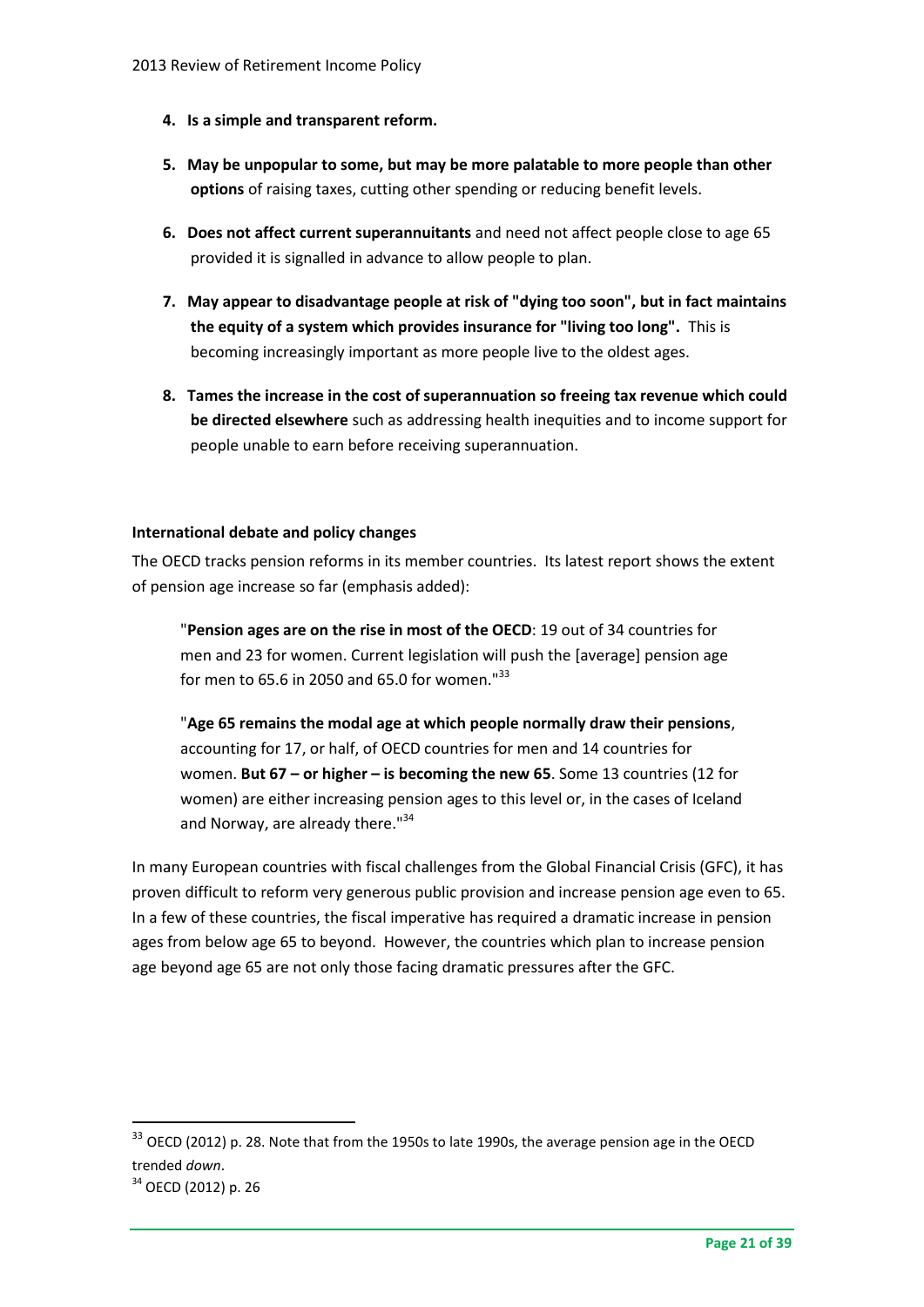**Many of New Zealand's peer nations are planning higher pension ages,** as illustrated by this snapshot of what the situation will be in 2030 $^{35}$ :

- **Ten OECD countries will have a pension age for both men and women of 67**: Australia, Denmark, Germany, Iceland, Italy, Netherlands, Norway, Spain, the UK and US. In addition, the pension age for men in Israel and Poland will be 67.
- **One country will have a pension age for both men and women of 68** for its main state pension benefit: Ireland.
- **Four countries will be on a schedule for further increases to 68 or higher**: the Czech Republic (where the pension age will only be 63 in 2030), Denmark, Italy and the UK.

### **Linking age of eligibility to longevity trends**

1

Governments' reasons for raising pension age in many of New Zealand's peer nations are often explicitly linked to increases in lifespans, as these examples from Australia and the UK show:

"When the Age Pension was introduced, a male retiring at age 65 would have expected to spend 11 years in retirement. At that time, around half of the male population reached retirement age. Today over 85 per cent of the male population reaches retirement age and can expect to spend over 19 years in retirement." Australian Government (2009)

"In 1980, a woman of 65 would have been expected to live to 83, on average. Her daughter, reaching 65 this year, can expect to live to 89, on average. And her granddaughter, when she reaches 65 in 2040, should expect to live to 92, on average. In three generations, the expected average length of life after age 65 has risen by nine years…"

UK's Department for Work and Pensions (2010) pp.10-11

**Given the strong lifespan link to the rationale for increasing pension ages, there are often calls to** *index* **the pension age to life expectancy.** It is sometimes suggested that this would 'take the politics out' of what is usually an unpopular reform. However**, no country is purely**  automatically linking pension ages to life expectancy<sup>36</sup>. Denmark, Greece and Italy are planning a form of indexation, but even for these countries, indexing has not yet taken place, and is not fully automatic as it could be overruled by Parliamentary approval (in the case of Denmark) or minimum expenditure clauses (Italy, Greece).

 $35$  The pension age for Denmark and Italy is estimated by the OECD based on projections of future mortality outcomes

<sup>&</sup>lt;sup>36</sup> OECD (2012) p. 65. This publication also describes countries with public defined contribution (DC) or notional DC plans where pension *benefits* have been linked to life expectancy, but these examples are not relevant for the defined benefit New Zealand Superannuation.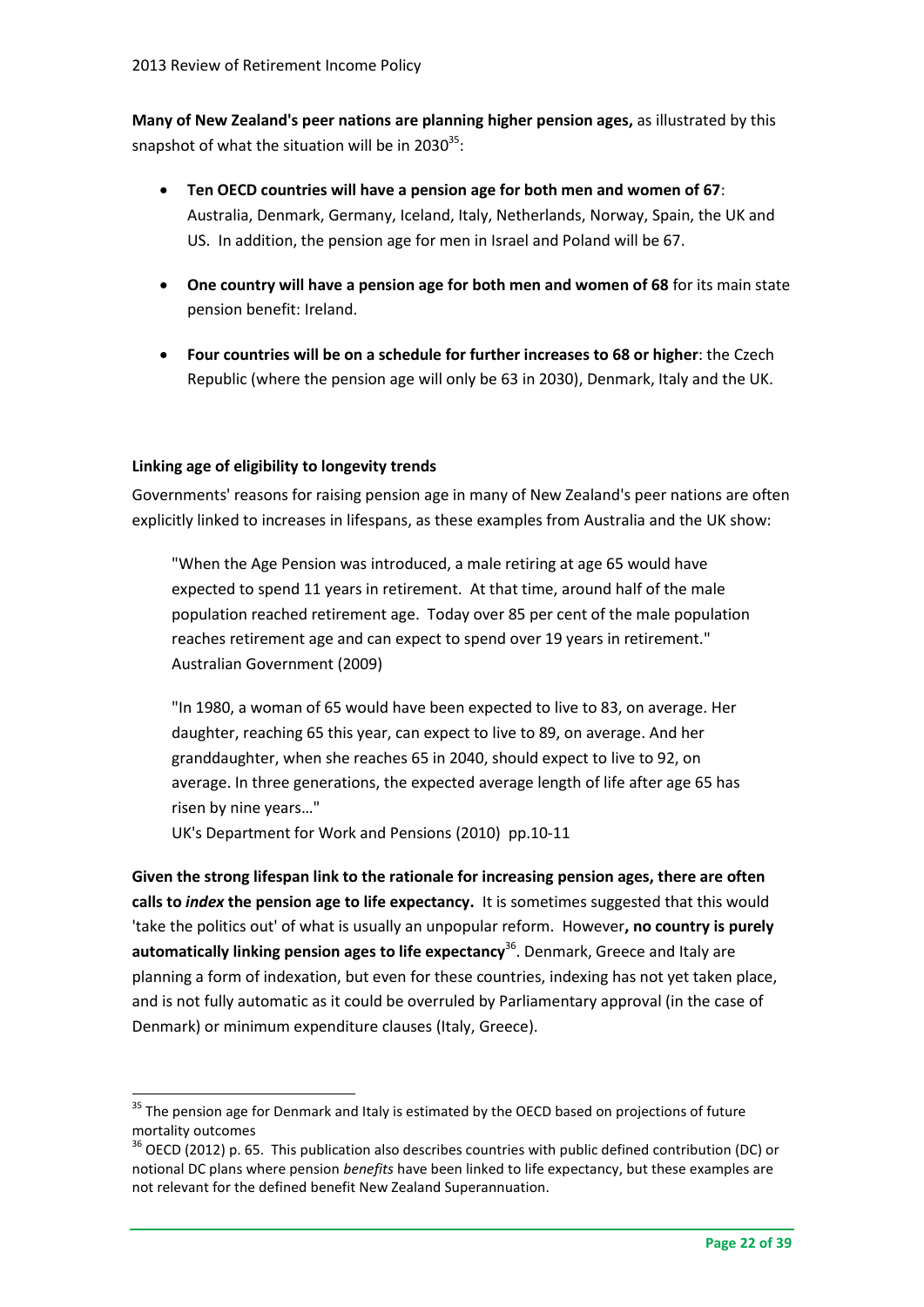**The UK government recently rejected an indexing approach** for the eligibility age of the public pension there<sup>37</sup>. The reasons underlying this decision include<sup>38</sup>:

- **It would not be straightforward to decide on a single formula to represent all the factors involved**. For example, what formula: keeping length of time receiving benefit constant or proportion of adult life? Using male or female life expectancy or the average of the two? Set the starting point today or an earlier date, before the significant improvement in older age death rates? Which projection scenario?
- **No formula is likely to be robust enough to give the required stability in its result**. This is because projections change frequently as new information emerges which could lead to unacceptably sudden changes in pension age and uncertainty for individuals as to what their own pension age might be.
- **Average life expectancy is not the only consideration that should be made in setting pension age**. Also important, but not always able to be captured by precise data or even with consensus expert opinion are: the variation in lifespans; short-or long-term trends in lifespan for sub-groups of the population; patterns of health and ability to work at older ages; trends in healthy life expectancy; practical issues on timing in relation to other reforms or legislation changes that may occur; labour market pressures; and, the economic circumstances of the country.

Instead, the UK government has proposed a "**structured framework**" to keep pension age broadly increasing in line with increasing lifespans while reflecting uncertainties in the wider situation and still giving individuals clarity on what their own pension age will be $^{39}$ :

- **The core principle to be followed as closely as possible will be to maintain the current proportion of adult life spent in receipt of a state pension.** Currently, around one-third of life aged 20 and over is spent over pension age.
- The application of this principle will be tested by **5-yearly multi-dimensional reviews**.
	- o **The Government Actuary's Department will analyse the likely future trend in proportion of adult life in receipt of state pension** and future changes in pension age required to maintain that proportion.
	- o **An independent body will provide a second report on a range of related issues** which should cover those subjects of imprecise data or differing expert opinion listed above. Specifically mentioned as being included are variations in lifespan by socio-economic groups or region, healthy life expectancy, alternate measures of life expectancy and impact on the labour market.

<sup>37</sup> DWP (2013)

<sup>&</sup>lt;sup>38</sup> See also Institute and Faculty of Actuaries (2011)

<sup>&</sup>lt;sup>39</sup> For details see Chapter 6 of DWP (2013)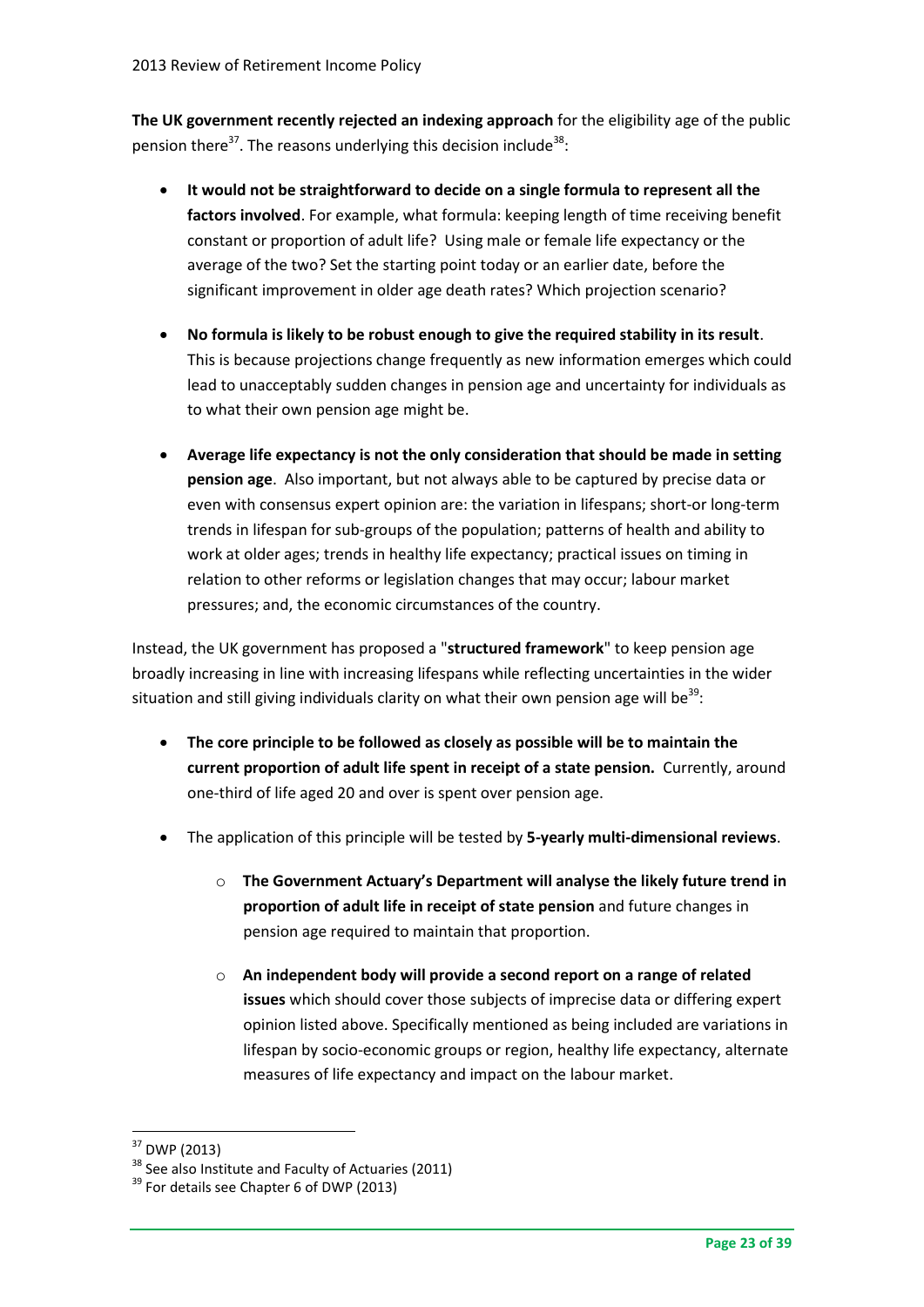- The Cabinet Minister responsible will publish a report on the outcome of the review, and **any decision to change pension age will need to be approved by Parliament.**
- Based on consultation of what would be sufficient notice, a **minimum 10-year notice period for any change in pension age is proposed.**

This approach is more balanced than pure indexing. It follows the logic of increasing eligibility age in line with increasing longevity, and gives reasonable warning about age of eligibility changes, while allowing for uncertainties, short-term trends and wider issues.

### **A structured framework applied to New Zealand Superannuation**

A structured framework consisting of a schedule of eligibility age increases plus regular reviews could be incorporated into New Zealand policy processes. Some New Zealand-specific details would need to be defined:

- The core principle of how eligibility age will approximately follow longevity trends.
- The frequency, composition and authorship of review(s).
- The length of notice period.

In what follows, we investigate what such a framework could mean for eligibility age in New Zealand. We assume regular multi-dimensional reviews covering a range of longevity, economic and social factors - including those defined in the UK framework - which could make the case for changes to a schedule of future eligibility increases. Note that New Zealand's reviews could be held every six years, to coincide with alternate Reviews of Retirement Income Policy by the Retirement Commissioner.

New Zealand would start this process by setting a schedule of future eligibility age increases in line with the core principle selected for the framework. To illustrate, shown here are the results of a process to develop a starting schedule using two alternative core principles. The process followed is:

- **1. Adopt a core principle.** Two alternatives are shown:
	- o **Fixed period**: maintain a fixed period in receipt of New Zealand Superannuation, so keep expected remaining lifespan at eligibility age constant over time.
	- o **Fixed proportion**: maintain a set proportion of adult life spent in receipt of New Zealand Superannuation, so keep expected lifespan at eligibility age as a proportion of years between age 20 and eligibility age constant over time.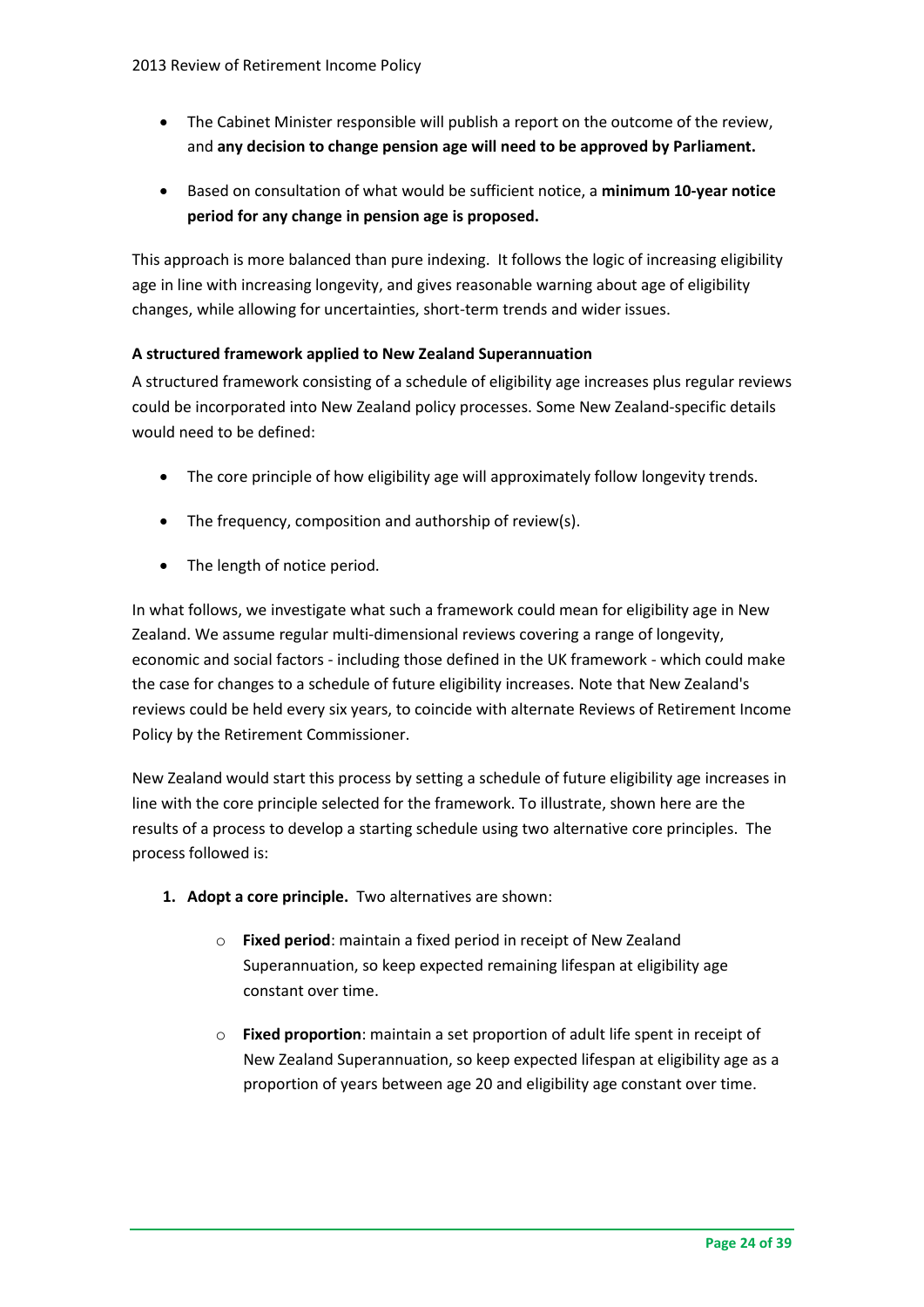- **2. Set the baseline for each alternative as that which applies to the superannuitants reaching age 65 in 2013, separately for men and women**. Setting the current baseline now is generous as it implies earlier improvement in lifespans is cost-free. The application separately by gender is based on the fact that there is currently a difference between both fixed proportion and fixed term parameters. It is practical to apply the principle separately for men and women and then consider how to merge into a unisex schedule of age increases later.
	- o Fixed term: period in receipt of New Zealand Superannuation for today's new superannuitants is 20.8 years for men and 23.3 years for women (Table 2).
	- o Fixed proportion: proportion of adult life spent receiving New Zealand Superannuation for today's new superannuitants is 31.6 per cent for men and 34.1 per cent for women (Table 3).
- **3. Use the latest Statistics New Zealand cohort life expectancy median projection to solve for implied eligibility age for successive cohorts**. The availability of such data now allows this calculation to be done technically correctly for each cohort. The median is used here as that is the central and most commonly used projection. The calculation could also be carried out using other projections, and expert views sought on whether the median is optimistic or pessimistic.
- **4. Consider a range of practical, economic and social issues to set a starting schedule roughly matching the results from above**. For example, to smooth the schedule if desired and reflect uncertainty in projections, equity and other concerns.

Table 4 shows the implied eligibility age for the younger demonstration cohorts that could be affected by any change to eligibility age (ignoring notice period constraints). This is the result of Steps 1-3 of the process.

Table 4 illustrates the difficulty in finding a single formula for pure indexing. The implied increases are very different depending on which core principle is chosen and for men and women. Some judgement is necessary to adjust these calculated results into a smooth schedule which can be easily communicated; this is Step 4.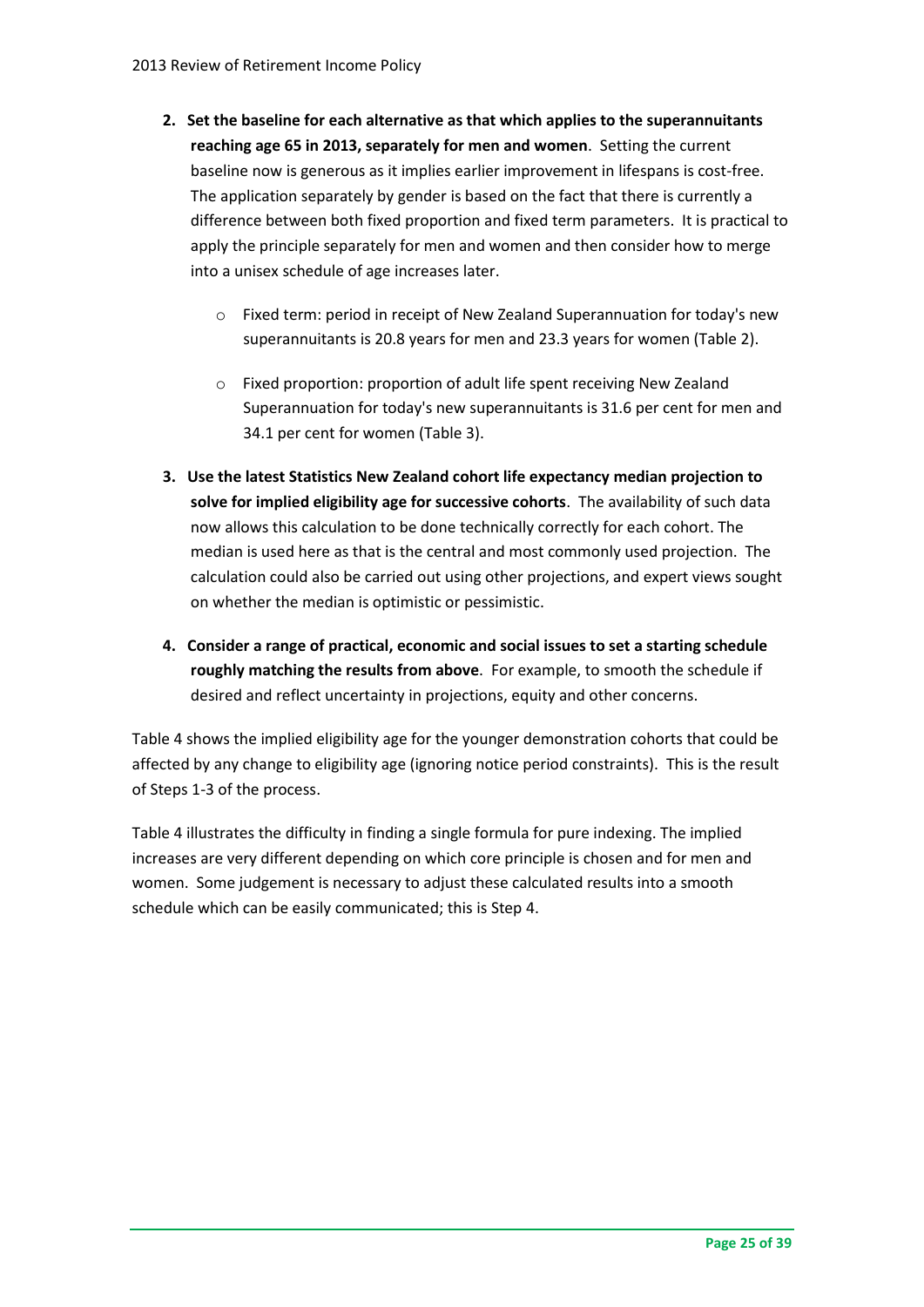*Table 4: Implied eligibility age using fixed term and fixed proportion core principles, for cohorts reaching age 65 after 2013<sup>40</sup>*

| Year of birth                                                   | 1958      | 1968     | 1978     | 1988     |  |  |  |  |  |
|-----------------------------------------------------------------|-----------|----------|----------|----------|--|--|--|--|--|
|                                                                 |           |          |          |          |  |  |  |  |  |
| <b>Age in 2013</b>                                              | 55        | 45       | 35       | 25       |  |  |  |  |  |
|                                                                 |           |          |          |          |  |  |  |  |  |
| Implied eligibility age using "fixed term" core principle       |           |          |          |          |  |  |  |  |  |
| <b>Male</b>                                                     | 66 y 7 m  | 68y      | 69y3m    | 70y3m    |  |  |  |  |  |
| Female                                                          | 66 y 5 m  | 67y8m    | 68y8m    | 69y8m    |  |  |  |  |  |
|                                                                 |           |          |          |          |  |  |  |  |  |
| Implied eligibility age using "fixed proportion" core principle |           |          |          |          |  |  |  |  |  |
| <b>Male</b>                                                     | 66 y      | 67y      | 67 y 9 m | 68 y 6 m |  |  |  |  |  |
| Female                                                          | 65 y 11 m | 66 y 8 m | 67y5m    | 68 y     |  |  |  |  |  |

One approach to adjusting the results in Table 4 to achieve a smooth schedule is described below, with the results following in Table 5.

- The **fixed proportion principle** is used in preference to the fixed term principle. If the period after eligibility age is determined according to the fixed period principle, all the adjustment has to occur before eligibility age. On the other hand, with the fixed proportion approach, the period after eligibility age is allowed to get longer, so some of the adjustment takes place after the age and less adjustment is needed before the age. The fixed proportion principle therefore gives a less severe approach, as Table 4 shows. The UK cites fairness between generations as the reason for choosing the fixed proportion principle<sup>41</sup> The 'cohort self-funding' objective of the New Zealand system also suggests that the same principle should be adopted here<sup>42</sup>.
- **Setting eligibility age the same for men and women can be used to shift advantage where it seems required from health equity considerations**. Under the fixed proportion principle, the eligibility age for the 1988 birth cohort (today's 25-year-olds) would be 68 years exactly for women and six months later for men. Setting eligibility age for the entire cohort at 68 favours men so can be taken as an approximate adjustment for the negative influences on death rates which tend to accumulate for men, while maintaining equality in eligibility age which favours women.

 $^{40}$  Author's calculations using Statistics New Zealand's cohort life tables (September 2012) consistent with 2011-base national population projection mortality assumptions (July 2012), median projection. y = years, m = months.

<sup>&</sup>lt;sup>41</sup> The UK's approach is a result of a review and consultation process, see DWP (2013) p. 76. The UK's proportional approach is echoed by the policy in France, where contribution period is altered to achieve two-thirds of adult life before eligibility age and one-third after.

<sup>&</sup>lt;sup>42</sup> Retirement Commissioner (2010) p. 56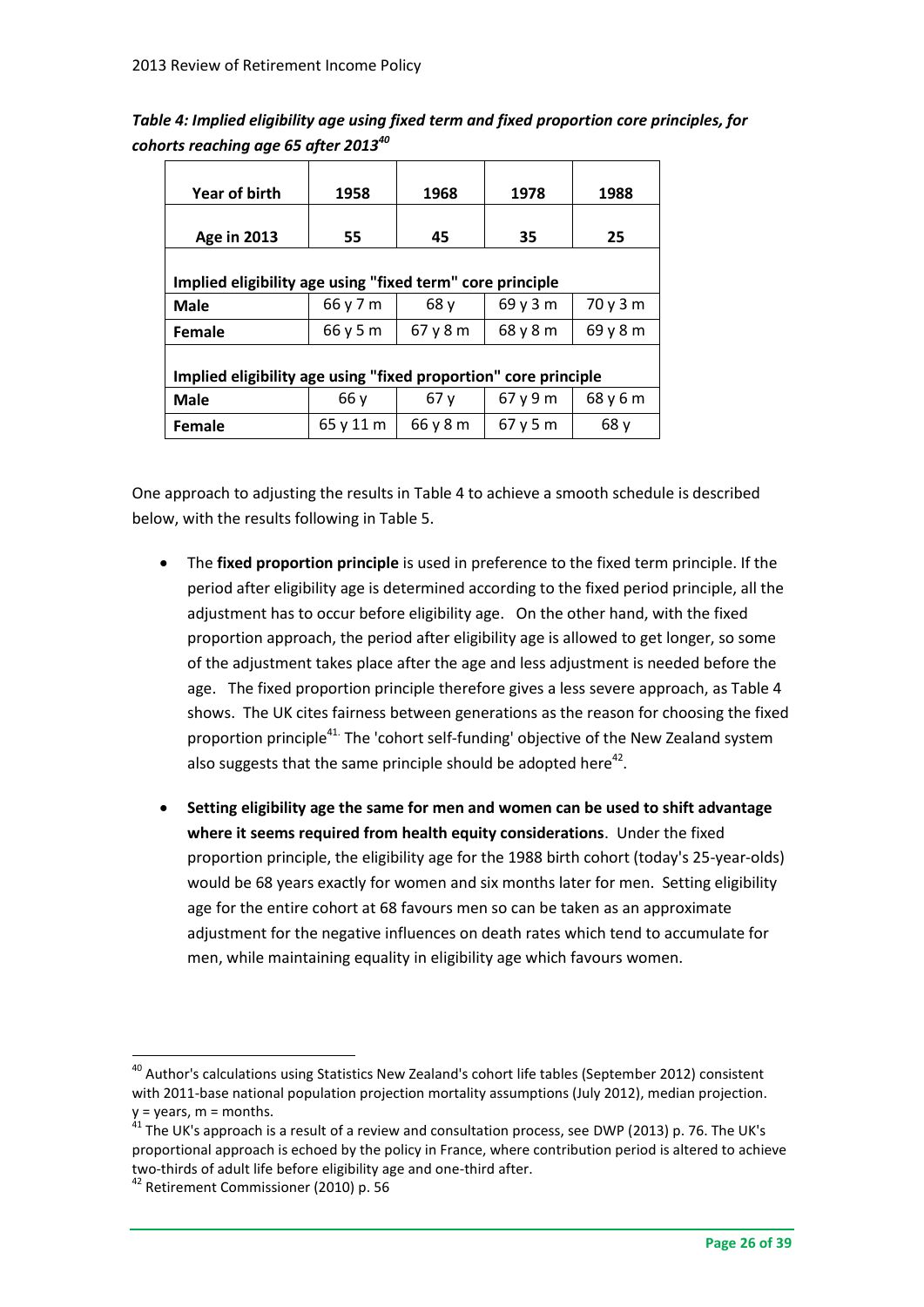**Adopting a 10-year notice period** means it is already too late to change eligibility age for the 1958 cohort. Assuming the necessary policy work, consultation and legislation is completed in four years, by 2017, then the 1962 birth cohort would be the first to start receiving New Zealand Superannuation later than their 65th birthday. Drawing a straight line to an eligibility age of 68 then makes for **a smooth and regular schedule** of completing a 1-year increase in eligibility age every 10 calendar years, as Tables 5 and 6 show.

*Table 5: Implied smooth schedule for eligibility age by cohort using the longevity rationale explained in this paper, compared to 2010 Review proposal and current policy in Australia and UK<sup>43</sup>, males and females*

| Year of birth                                       | 1958     | 1968     | 1978      | 1988 |
|-----------------------------------------------------|----------|----------|-----------|------|
| <b>Age in 2013</b>                                  | 55       | 45       | 35        | 25   |
| <b>Using illustrated</b><br>structured<br>framework | 65y      | 65 y 9 m | 66 y 11 m | 68 y |
| 2010 Review<br>proposal                             | 65 y 8 m | 67y      | 67y       | 67y  |
| <b>Australia</b>                                    | 67y      | 67y      | 67y       | 67y  |
| UK*                                                 | 66 y     | 66 y 2 m | 68 y      | 68 y |

*Table 6: Implied smooth schedule for first calendar year that eligibility age reaches age 66, 67 and 68 using the longevity rationale explained in this paper, compared to 2010 Review proposal and current policy in Australia and UK<sup>44</sup>, males and females*

| <b>First calendar</b><br>year that<br>eligibility age<br>reaches: | <b>Age 66</b> | <b>Age 67</b> | <b>Age 68</b> |  |
|-------------------------------------------------------------------|---------------|---------------|---------------|--|
| <b>Using illustrated</b><br>structured<br>framework               | 2036          | 2046          | 2056          |  |
| 2010 Review<br>proposal                                           | 2026          | 2033          | n/a           |  |
| <b>Australia</b>                                                  | 2020          | 2024          | n/a           |  |
| UK                                                                | 2020          | 2028          | 2046          |  |

<sup>&</sup>lt;sup>43</sup> Author's calculations using Statistics New Zealand's cohort life tables (September 2012) consistent with 2011-base national population projection mortality assumptions (July 2012), median projection. y = years, m = months. 2010 Review proposal from Retirement Commissioner (2010). For UK see UK Government (2013); for Australia see Australian Government (2013). \* birthday 30 June.

<sup>&</sup>lt;sup>44</sup> As Table 5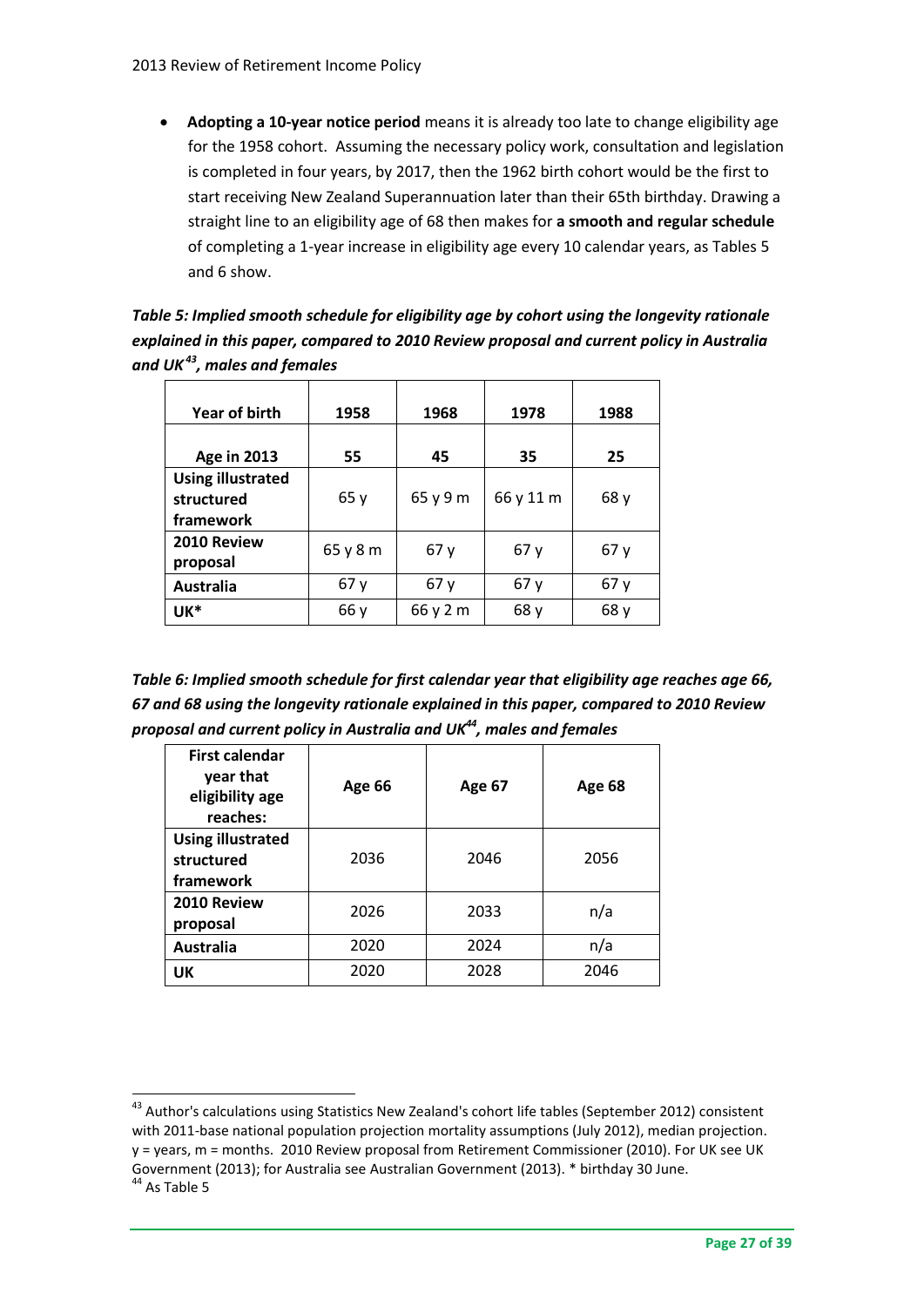The schedule illustrated here is slower than the Retirement Commissioner's previous proposal and the plans in Australia and the UK. Starting later, with a 10-year notice period, is relatively generous to cohorts born around 1975 and earlier, meaning **New Zealand would have a comparatively benign change in future eligibility age.** A slow start can be seen as reflecting concerns about socio-economic or ethnic differences in lifespans in New Zealand; essentially allowing more years of longevity improvements before beginning the increase in eligibility age.

This illustrative schedule aims to maintain proportion of adult life spent receiving New Zealand Superannuation. In addition, under this schedule, **each future cohort would still be expected to receive NZS for longer than has been the case for each cohort since the age of eligibility was set at 65, including today's new superannuitants**. Even with an eligibility age of 68 years, today's 25-year-olds would be expected to receive NZS for longer than the cohort aged 85 who had an eligibility age of 60 years (Figure 7).





The fiscal impact of such a schedule has not been considered. The slow start may not be acceptable if there is an aim to lower the cost of NZS in the short to medium term. However, **setting in legislation a structured framework for a steady future rise in eligibility age on a longevity rationale should have fiscal benefits.** For example, it should help improve assessments of New Zealand's fiscal position by outside parties including rating agencies.

Policy decision making should include more detailed assessment than this illustration provides. However, what is shown here suggests **a 'schedule and review' framework balances objective rationale with informed consideration of dynamic and imprecise issues**. Adopting such a structured framework offers a way of working through and explaining an eligibility age policy decision in more than purely political terms.

<sup>&</sup>lt;sup>45</sup> Author's calculations using Statistics New Zealand's cohort life tables (September 2012) consistent with 2011-base national population projection mortality assumptions (July 2012), median projection.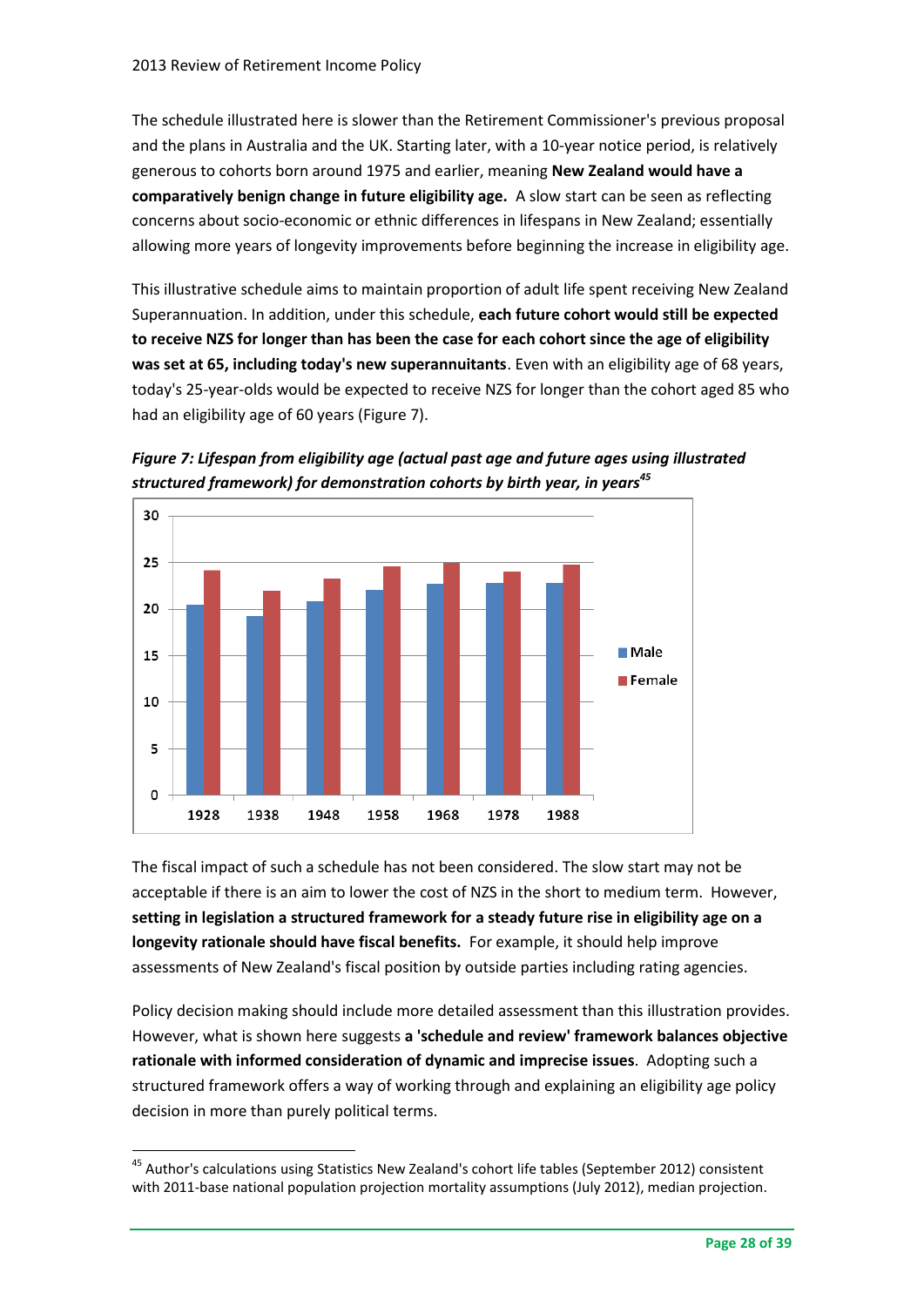## **Chapter 4: Addressing eligibility age can help reduce New Zealanders' longevity risk**

Whether or not eligibility age increases, each generation of New Zealanders is living longer than the previous one. On the basis that people should know this to help their own retirement - and life - planning, this chapter considers what people do know and what tools could be used to help raise awareness of longevity trends.

**Most adult New Zealanders underestimate their likely lifespan**. Data collected in the 2009 Financial Knowledge survey suggested<sup>46</sup>:

- Around 65 per cent of adult New Zealanders underestimated their likely lifespan, 15 per cent overestimated and only 20 per cent got it about right.
- On average, men underestimated by over five years and women by over seven years.
- It seems to be the case that people base their expectations on the current pattern of mortality in the population, or on their own parents' or grandparents' lives, so fail to appreciate lifespans have been increasing and are continuing to do so.

**Probably based to some extent on unrealistic expectations of lifespan, many New Zealanders face longevity risk from both "retiring too early" and "dying too late".** Behind this problem lie cues in public debate which fail to signal the potential for longevity risk:

- **The most appropriate measure of expected lifespans has been published by Statistics New Zealand only since 2012**. Before then, period life expectancy was universally used to signal expected lifespans where cohort life expectancy would have been more helpful. Cohort life expectancy is higher than period life expectancy, because it reflects expected future declining death rates. This has meant that:
	- o **Headline figures have been misleading**. Period life expectancies have been incorrectly interpreted, for example, implying that boys born in 2006 had an average expected lifespan of 78 years and girls of 82 years<sup>47</sup>. Using newlyavailable cohort life expectancies, it can now be properly referenced that those born in 2006 have expected average lifespans of 89 (boys) and 92 years  $(girls)^{48}$ .

<sup>&</sup>lt;sup>46</sup> See O'Connell (2012a) for more on the thinking behind this chapter including 2009 ANZ-Retirement Commission Financial Knowledge survey results and analysis

<sup>47</sup> For example, Bingham (15 November 2008). These figures are *period* life expectancy at birth, 2005-7.

<sup>48</sup> Statistics New Zealand (2012a)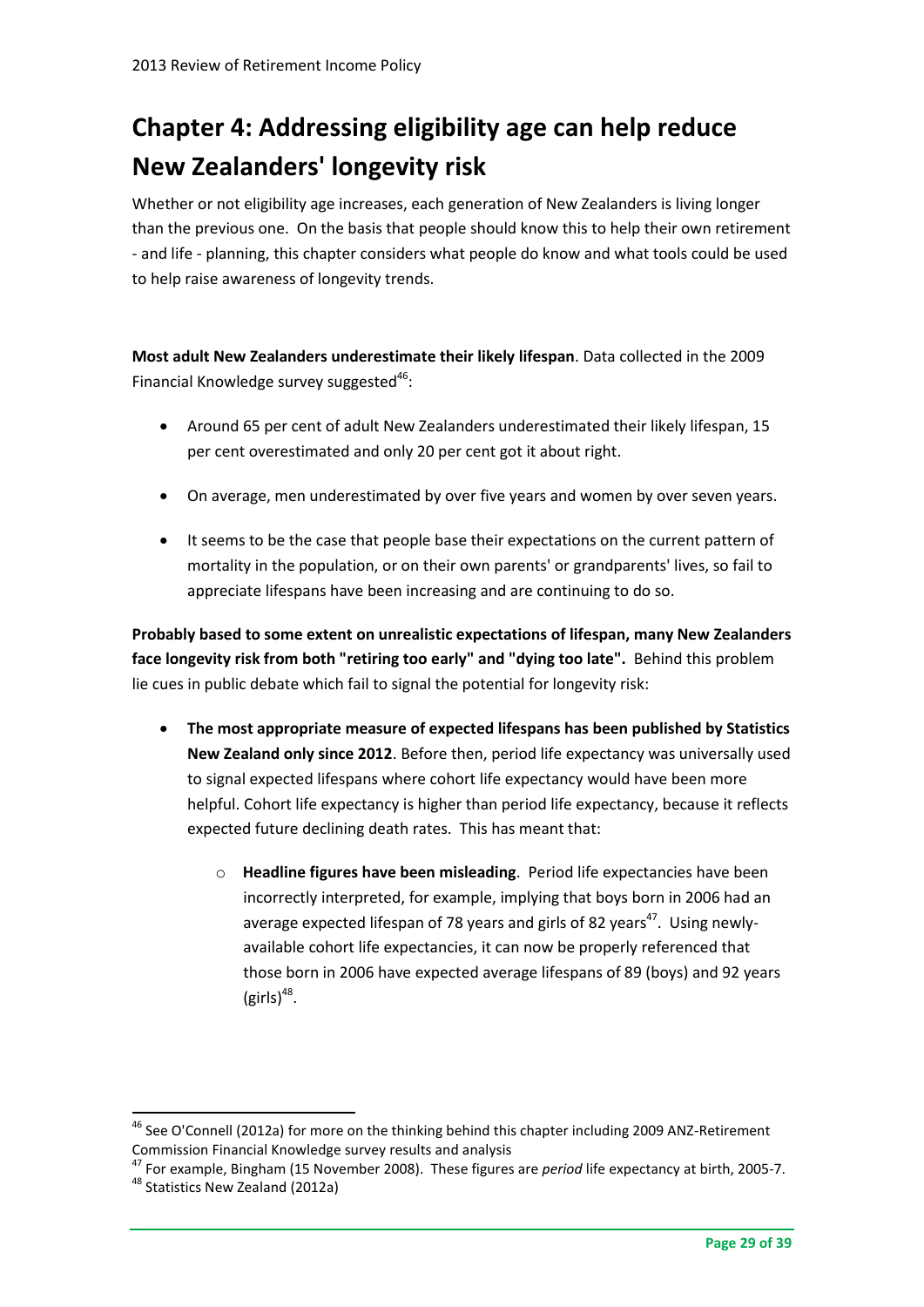- o **A large jump in expectations is required to correct headline lifespans**. Using the latest data, cohort life expectancies for people born in 2012 have been properly referenced in the media as 90 (boys) and 93 years (girls)<sup>49</sup>. However, if people have in their minds the often-referenced late seventies or early eighties ("78 or 82") they may not have yet caught up with the new benchmarks of early nineties ("90 or 93").
- o **A correct sense of the** *pace* **of increase in average lifespans over time has not yet been evident**. Period life expectancy increases more slowly over time than cohort for the same change in death rates $^{50}$ . However, we have not yet seen enough of a time series of cohort life expectancy projections by which we can appreciate this.
- **Media articles about how long people are likely to live sometimes use data not fit for the purpose of signalling likely lifespans.** For example: "The data showed the average life expectancy for a New Zealander had increased 5.4 years in 20 years - from 75.3 in 1990 to 80.7 in 2010."<sup>51</sup> The article quotes a research report which uses period life expectancy appropriately for its specific purpose (comparing health outcomes across countries) but which is inappropriate to give information on likely lifespans.
- **By keeping eligibility age for New Zealand Superannuation fixed an opportunity has been missed to send a message that retirement might have to start later**. Current eligibility age is the most popular answer when asked "What age do you think you will retire?"<sup>52</sup> An estimated 70 per cent of working New Zealanders intend to retire at age 65 or earlier. As it acts as such a strong cue for retirement intentions, it is likely that increasing eligibility age would signal that those intentions should be reconsidered. Actual retirement behaviour suggests that people do increase their retirement age as they get closer to it, so raising eligibility age could be a signal for earlier and more realistic planning (quite apart from a higher eligibility age prompting later retirement itself).

<sup>49</sup> For example, Gibson (20 July 2012). These are *cohort* life expectancies for those born in 2012, median projection.

 $50$  Shkolnikov et al. (2011)

<sup>51</sup> Mathewson (7 March 2013)

<sup>&</sup>lt;sup>52</sup> For example, see O'Connell (2010), using data from the ANZ-Retirement Commission Financial Knowledge Survey 2009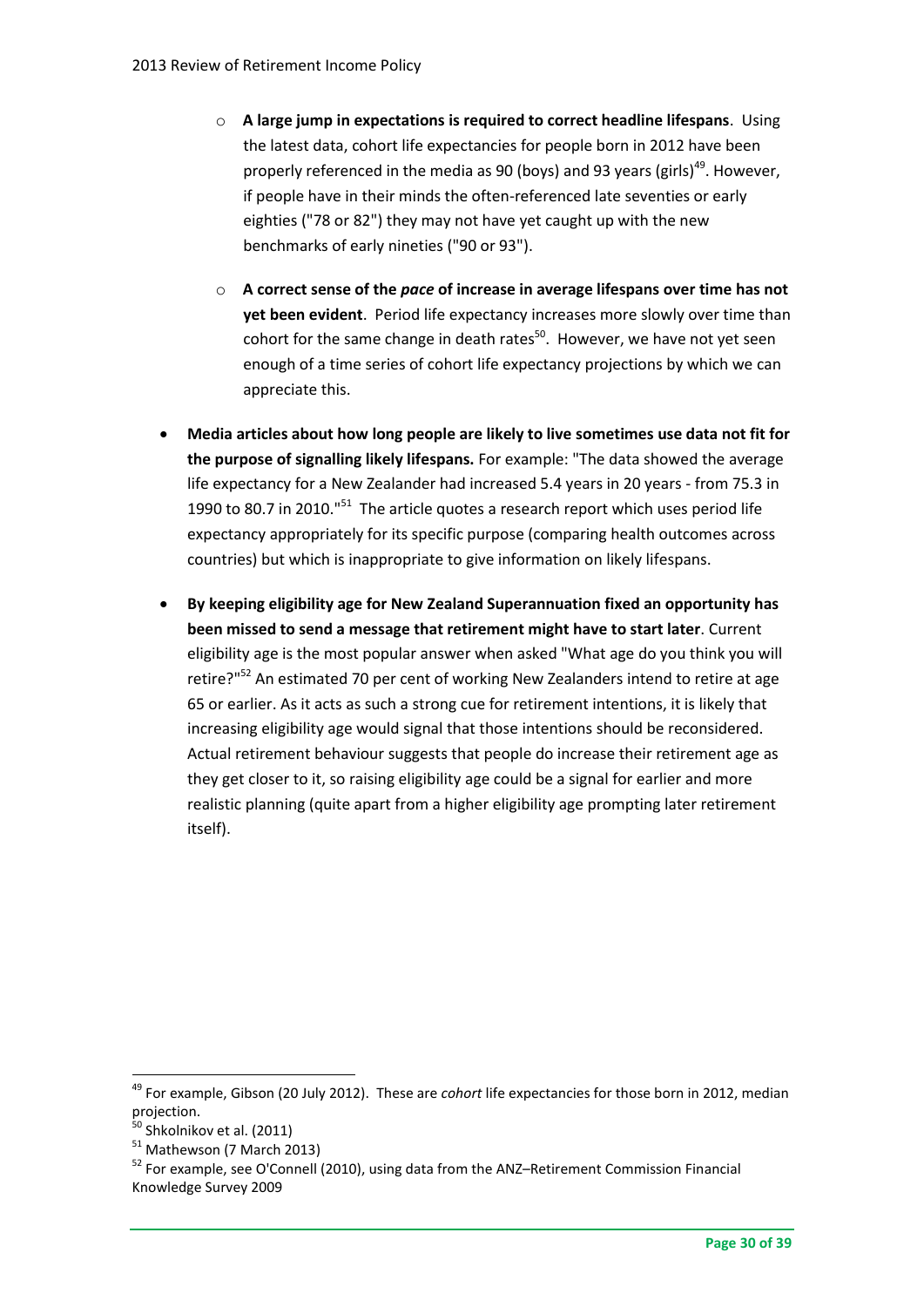Some suggestions for what can be done to increase awareness of the facts on and implications of longer lifespans follow:

- **Consistent use of cohort life expectancy indicators by all agencies communicating on retirement planning and related issues**, including government agencies, policy makers, financial planners and journalists. Statistics New Zealand has a simple calculator called "How long will I live?"  $53$  that gives individualised projections. This is a great start and it could be developed to be used more widely and conveniently.
- **Avoid over-complication of the uncertainty involved in projections**. The "How long will I live?" calculator shows three results using low, medium and high death rates, the implications of which could be explained and the user helped to make an appropriate choice depending on his or her purpose. However, the helpfulness of doing so may be undermined if it appears too complex. Using cohort indicators correctly should help with a large part of why people underestimate their likely lifespans, and only using the median projection will be an improvement in planning quality over no planning at all.
- **Encourage evidence-based public debate about eligibility age**. By not having such a debate, there is little reason for lifespan information to be explained or discussed. If people better understand "we are all living longer" the rationale for raising age of eligibility may become easier to bear. Conversely, raising age of eligibility is likely to help reinforce the message of longer lives which may encourage people to consider their own life planning beyond the implications of New Zealand Superannuation.

An advantage of a schedule which aims to maintain the proportion of adult life spent receiving NZS is that the length of time spent on NZS stays roughly constant, as Figure 7 shows. This means that, given the schedule of eligibility ages illustrated here, **a key message can be stated very simply: "the average length of time you should expect to receive NZS is around 23 years for a man and 25 years for a woman"**. Together with the schedule of expected eligibility ages by cohort, this gives the information needed for savings and retirement planning.

Although the schedule might change, albeit with a notice period, the expected average length of time on NZS would remain roughly constant. This key message can therefore be expected to be able to be broadly maintained over time, whereas expected average lifespans have to be updated every time new projections are made. The schedule and review approach therefore uses correct cohort indicators yet still enables a simple headline to be repeated over time, which should help it to be memorable.

<sup>&</sup>lt;sup>53</sup> Statistics New Zealand (2012a)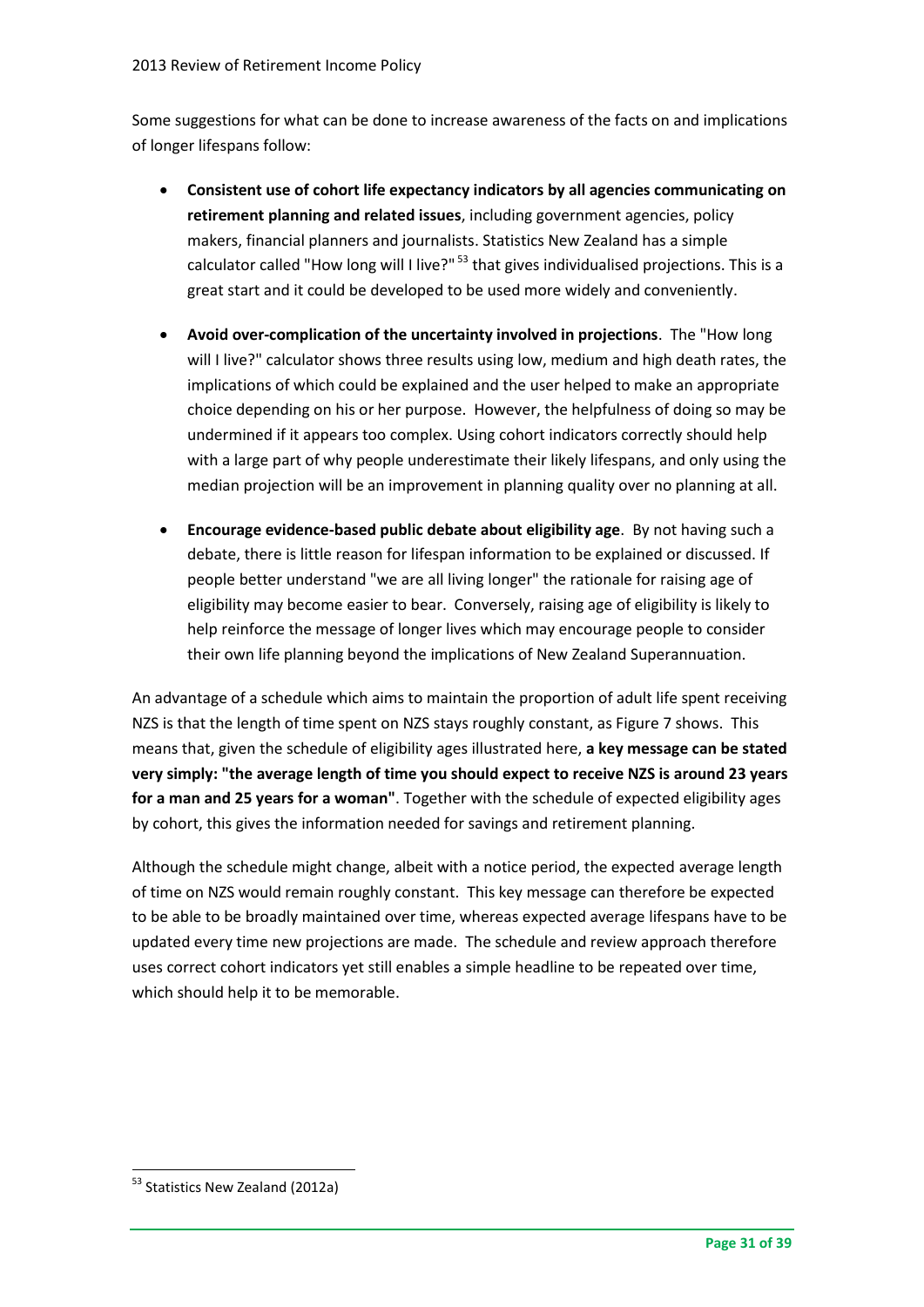## **Appendix: Longevity data on alternative projection scenarios**

The following tables repeat the analysis in Tables 1-3 of Chapter 1 for different projection scenarios. The "High life expectancy" scenario uses Statistics New Zealand's 95th percentile projection, and the "Low life expectancy" scenario uses the 5th percentile projection.

| Year of<br>birth   | 1928 | 1938 | 1948 | 1958 | 1968 | 1978 | 1988 |  |
|--------------------|------|------|------|------|------|------|------|--|
| Year age 65        | 1993 | 2003 | 2013 | 2023 | 2033 | 2043 | 2053 |  |
| <b>Age in 2013</b> | 85   | 75   | 65   | 55   | 45   | 35   | 25   |  |
| <b>Male</b>        |      |      |      |      |      |      |      |  |
| To age 65          | 771  | 817  | 862  | 880  | 899  | 922  | 933  |  |
| To age 67          | 739  | 794  | 842  | 864  | 886  | 911  | 923  |  |
| To age 70          | 681  | 755  | 808  | 836  | 862  | 890  | 906  |  |
| Female             |      |      |      |      |      |      |      |  |
| To age 65          | 853  | 873  | 904  | 919  | 934  | 947  | 955  |  |
| To age 67          | 833  | 857  | 890  | 908  | 926  | 940  | 949  |  |
| To age 70          | 795  | 827  | 866  | 889  | 910  | 927  | 938  |  |

*Table A. 1: Number expected to live to age 65, 67 and 70 from 1,000 20-year-olds of each cohort, low life expectancy scenario*

| Table A. 2: Number expected to live to age 65, 67 and 70 from 1,000 20-year-olds of each |
|------------------------------------------------------------------------------------------|
| cohort, high life expectancy scenario                                                    |

| Year of<br>birth   | 1928 | 1938 | 1948 | 1958 | 1968 | 1978 | 1988 |  |
|--------------------|------|------|------|------|------|------|------|--|
| Year age 65        | 1993 | 2003 | 2013 | 2023 | 2033 | 2043 | 2053 |  |
| <b>Age in 2013</b> | 85   | 75   | 65   | 55   | 45   | 35   | 25   |  |
| <b>Male</b>        |      |      |      |      |      |      |      |  |
| To age 65          | 771  | 817  | 864  | 889  | 912  | 939  | 953  |  |
| To age 67          | 739  | 794  | 847  | 876  | 903  | 932  | 948  |  |
| To age 70          | 681  | 755  | 817  | 853  | 886  | 919  | 939  |  |
| Female             |      |      |      |      |      |      |      |  |
| To age 65          | 853  | 873  | 905  | 925  | 944  | 958  | 969  |  |
| To age 67          | 833  | 857  | 893  | 916  | 937  | 954  | 965  |  |
| To age 70          | 795  | 827  | 873  | 901  | 926  | 946  | 960  |  |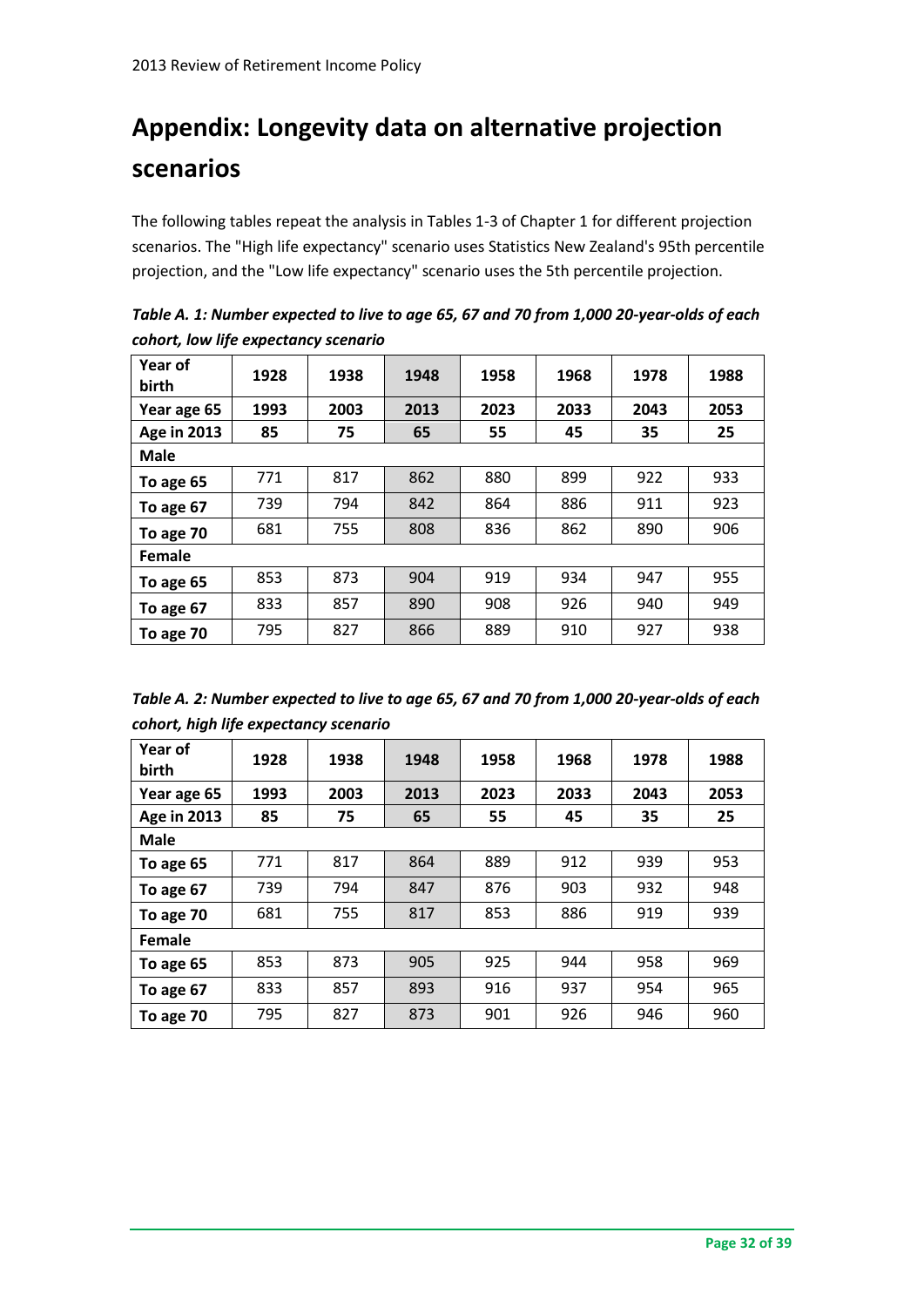| Table A. 3: Cohort life expectancy at age 65: total lifespan and lifespan after age 65, low life |  |
|--------------------------------------------------------------------------------------------------|--|
| expectancy scenario                                                                              |  |

| Year of<br>birth     | 1928 | 1938 | 1948 | 1958 | 1968 | 1978 | 1988 |  |
|----------------------|------|------|------|------|------|------|------|--|
| Age in<br>2013       | 85   | 75   | 65   | 55   | 45   | 35   | 25   |  |
| <b>Male</b>          | 82.1 | 84.0 | 85.0 | 85.9 | 86.6 | 87.4 | 88.0 |  |
| Female               | 85.3 | 86.6 | 87.6 | 88.4 | 89.1 | 89.7 | 90.3 |  |
| Lifespan from age 65 |      |      |      |      |      |      |      |  |
| <b>Male</b>          | 17.1 | 19.0 | 20.0 | 20.9 | 21.6 | 22.4 | 23.0 |  |
| Female               | 20.3 | 21.6 | 22.6 | 23.4 | 24.1 | 24.7 | 25.3 |  |

| Table A. 4: Changes in lifecourse for selected cohorts: additional years of life after age 65 and |
|---------------------------------------------------------------------------------------------------|
| proportion of adult life spent over age 65, low life expectancy scenario                          |

| Year of<br>birth                        | 1928   | 1938                                                                     | 1948  | 1958  | 1968  | 1978  | 1988  |  |
|-----------------------------------------|--------|--------------------------------------------------------------------------|-------|-------|-------|-------|-------|--|
| Age in                                  |        |                                                                          |       |       |       |       |       |  |
| 2013                                    | 85     | 75                                                                       | 65    | 55    | 45    | 35    | 25    |  |
|                                         |        |                                                                          |       |       |       |       |       |  |
|                                         |        | Additional years of life after age 65 compared to cohort aged 65 in 2013 |       |       |       |       |       |  |
| <b>Male</b>                             | $-2.9$ | $-1.0$                                                                   | 0.0   | 0.9   | 1.6   | 2.4   | 3.0   |  |
| Female                                  | $-2.3$ | $-1.0$                                                                   | 0.0   | 0.8   | 1.5   | 2.1   | 2.7   |  |
|                                         |        |                                                                          |       |       |       |       |       |  |
| Proportion of adult life (20+) aged 65+ |        |                                                                          |       |       |       |       |       |  |
| <b>Male</b>                             | 27.5%  | 29.7%                                                                    | 30.8% | 31.7% | 32.4% | 33.2% | 33.8% |  |
| Female                                  | 31.1%  | 32.4%                                                                    | 33.4% | 34.2% | 34.9% | 35.4% | 36.0% |  |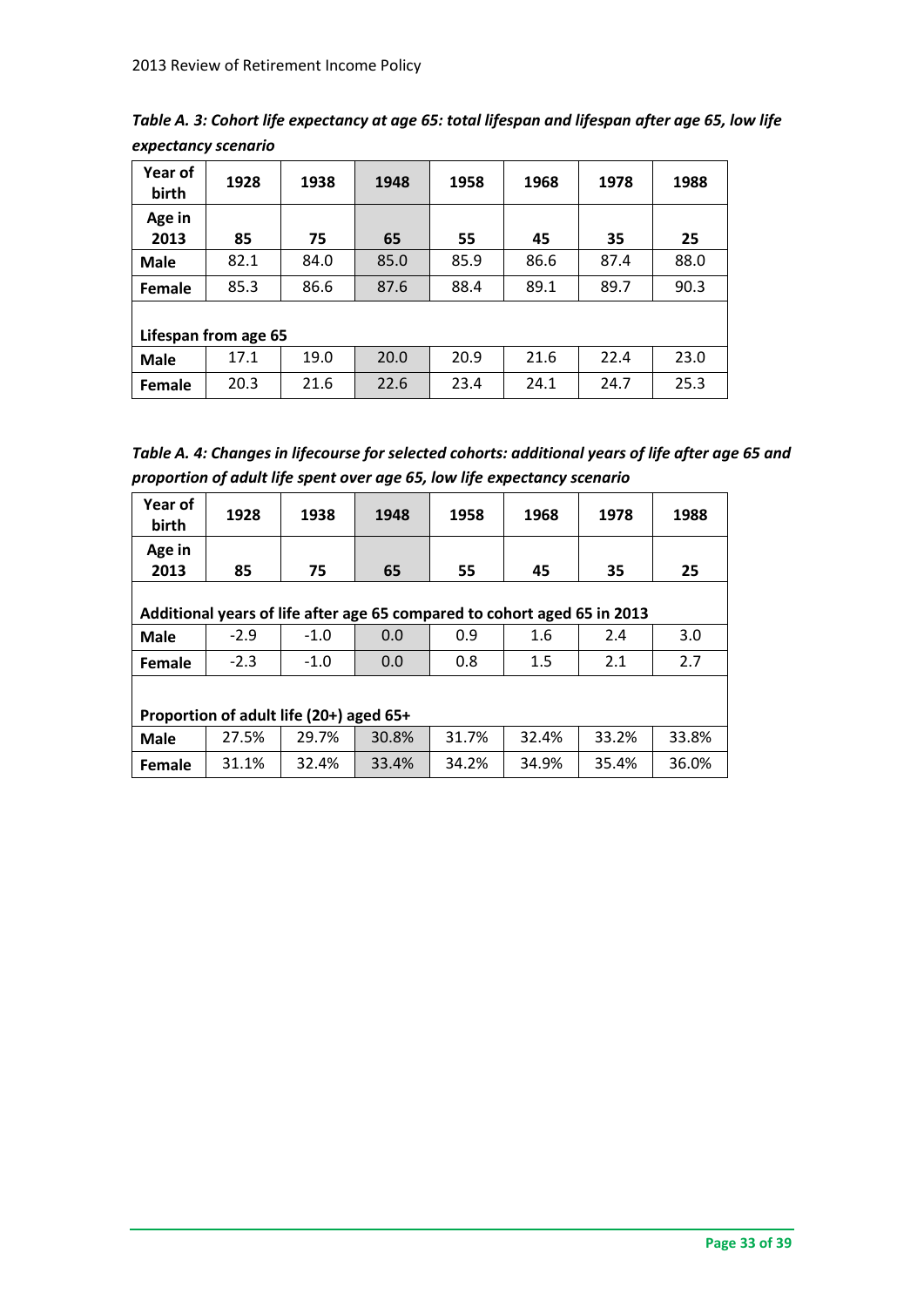| Table A. 5: Cohort life expectancy at age 65: total lifespan and lifespan after age 65, high life |  |
|---------------------------------------------------------------------------------------------------|--|
| expectancy scenario                                                                               |  |

| Year of<br>birth     | 1928 | 1938 | 1948 | 1958 | 1968 | 1978 | 1988 |  |
|----------------------|------|------|------|------|------|------|------|--|
| Age in<br>2013       | 85   | 75   | 65   | 55   | 45   | 35   | 25   |  |
| <b>Male</b>          | 82.2 | 84.7 | 86.5 | 88.4 | 90.1 | 91.6 | 93.1 |  |
| Female               | 85.5 | 87.3 | 89.0 | 90.7 | 92.2 | 93.6 | 95.0 |  |
| Lifespan from age 65 |      |      |      |      |      |      |      |  |
| <b>Male</b>          | 17.2 | 19.7 | 21.5 | 23.4 | 25.1 | 26.6 | 28.1 |  |
| Female               | 20.5 | 22.3 | 24.0 | 25.7 | 27.2 | 28.6 | 30.0 |  |

| Table A. 6: Changes in lifecourse for selected cohorts: additional years of life after age 65 and |
|---------------------------------------------------------------------------------------------------|
| proportion of adult life spent over age 65, high life expectancy scenario                         |

| Year of<br>birth                        | 1928                                                                     | 1938   | 1948  | 1958  | 1968  | 1978  | 1988  |  |  |
|-----------------------------------------|--------------------------------------------------------------------------|--------|-------|-------|-------|-------|-------|--|--|
| Age in                                  |                                                                          |        |       |       |       |       |       |  |  |
| 2013                                    | 85                                                                       | 75     | 65    | 55    | 45    | 35    | 25    |  |  |
|                                         |                                                                          |        |       |       |       |       |       |  |  |
|                                         | Additional years of life after age 65 compared to cohort aged 65 in 2013 |        |       |       |       |       |       |  |  |
| <b>Male</b>                             | $-4.3$                                                                   | $-1.8$ | 0.0   | 1.9   | 3.6   | 5.1   | 6.6   |  |  |
| Female                                  | $-3.5$                                                                   | $-1.7$ | 0.0   | 1.7   | 3.2   | 4.6   | 6.0   |  |  |
|                                         |                                                                          |        |       |       |       |       |       |  |  |
| Proportion of adult life (20+) aged 65+ |                                                                          |        |       |       |       |       |       |  |  |
| <b>Male</b>                             | 27.7%                                                                    | 30.4%  | 32.3% | 34.2% | 35.8% | 37.2% | 38.4% |  |  |
| Female                                  | 31.3%                                                                    | 33.1%  | 34.8% | 36.4% | 37.7% | 38.9% | 40.0% |  |  |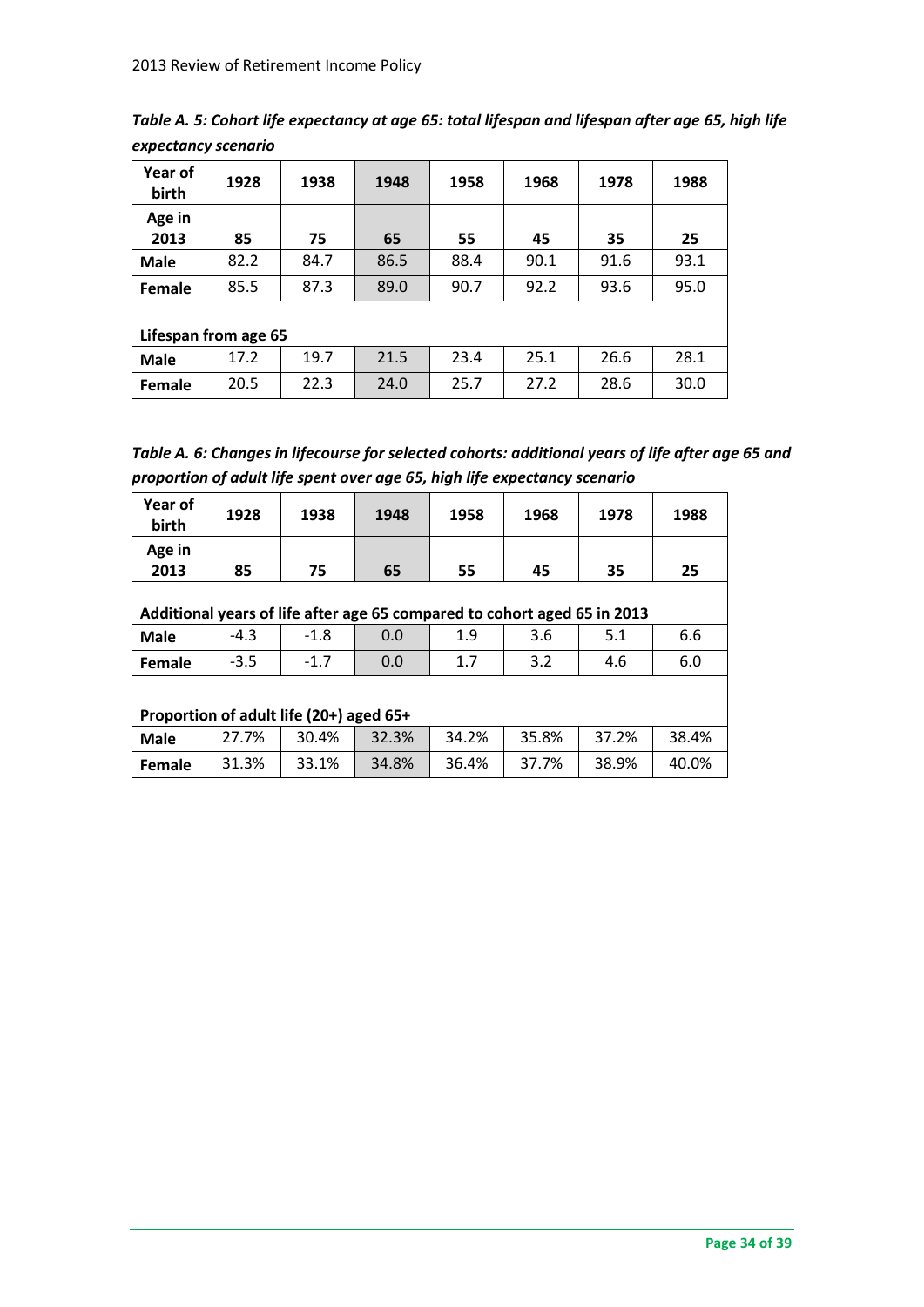### **References**

AGA. (2009). "Australian Life Tables 2005-7." Canberra: Australian Government Actuary.

- Australian Government. (2009). "Pensions Overview: Secure and Sustainable Pensions." http://www.budget.gov.au/2009- 10/content/glossy/pension/html/pensions\_overview\_08.htm. Date Accessed 14 April 2013.
- Australian Government. (2013). "Age Pension Eligibility Basics." http://www.humanservices.gov.au/customer/services/centrelink/age-pension. Date Accessed 12 April 2013.
- Baker, David P., Juan Leon, Emily G. Smith Greenaway, John Collins and Marcela Movit. (2011). "The Education Effect on Population Health: A Reassessment." *Population and Development Review* 37(2):307-332.
- Barker, D J P. (2007). "The origins of the developmental origins theory." *Journal of Internal Medicine* 261:412-417.
- Bingham, Eugene. (15 November 2008). "Kiwis set to live longer in spite of health gloom." New Zealand Herald. http://www.nzherald.co.nz/nz/news/article.cfm?c\_id=1&objectid=10543134. Date Accessed 16 March 2013.
- Blakely, T, Tobias M, Atkinson J, Yeh L-C and Huang K. (2007). "Tracking Disparity: Trends in ethnic and socioeconomic inequalities in mortality, 1981-2004." Wellington: Ministry of Health.
- Blakely, Tony, Don Simmers and Norman Sharpe. (2011). "Inequities in health and the Marmot Symposia: time for a stocktake." *The New Zealand Medical Journal* 124(1338).
- Blakely, Tony, Martin Tobias and June Atkinson. (2008). "Inequalities in mortality during and after restructuring of the New Zealand economy: repeated cohort studies." *BMJ* 336:371-375.
- Blakely, Tony and Alistair Woodward. (2011). "Lifting the age of entitlement to superannuation is a no-brainer, and can be done fairly." In New Zealand Herald, corrected version 24 November 2011.
- Carey, James R. (2003). "Life Span: A Conceptual Overview." *Population and Development Review* 29:1-18.
- Carter, Kristie N, Tony Blakely and Matthew Soeberg. (2010). "Trends in survival and life expectancy by ethnicity, income and smoking in New Zealand: 1980s to 2000s." *The New Zealand Medical Journal* 123(1320).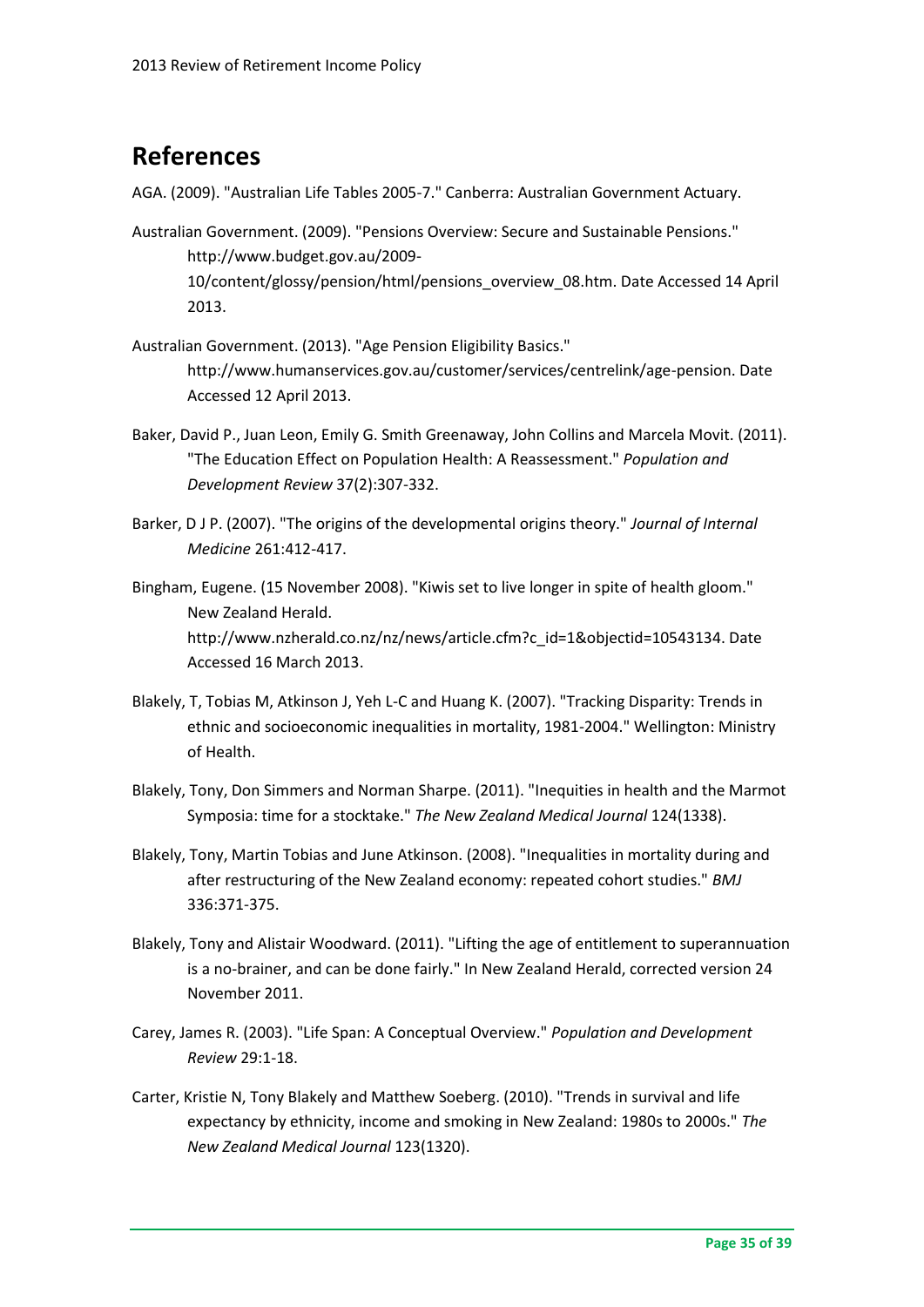- Christensen, Kaare, Gabriele Doblhammer, Roland Rau and James W Vaupel. (2009). "Ageing populations: the challenges ahead." *Lancet* 374:196-1208.
- Crimmins, Eileen M, Samuel H Preston and Barney Cohen eds. (2010). Explaining Divergent Levels of Longevity in High-Income Countries. Washington DC: Panel on Understanding Divergent Trends in Longevity in High-Income Countries; National Research Council of the National Academies.
- Cunningham, Chris. (2013). "Aotearoa's Long Term Fiscal Position." Presented at conference: *Affording Our Future,* Victoria University of Wellington, 10-11 December 2012. New Zealand Treasury and Victoria Business School.
- Didham, Robert and Jit Cheung. (2011). "New Zealand's Cohort Life Expectancies in a Global Context." *New Zealand Population Review* 37:145-157.
- DWP. (2010). "A sustainable State Pension:when the State Pension age will increase to 66." London: Department for Work and Pensions. The Stationery Office. Cm 7956.
- DWP. (2013). "The single-tier pension: a simple foundation for saving." London: Department for Work and Pensions. The Stationery Office. Cm 8528.
- Gibson, Eloise. (20 July 2012). "Longer lifespans lift Super cost." Fairfax New Zealand Limited. http://www.stuff.co.nz/business/money/7313057/Longer-lifespans-lift-Super-cost. Date Accessed 16 March 2013.
- Graham, P., T. Blakely, P. Davis, A. Sporle and N. Pearce. (2004). "Compression, expansion, or dynamic equilibrium? The evolution of health expectancy in New Zealand." *Journal of Epidemiology and Community Health* 58(8):659-666.
- Harper, Sarah and Kenneth Howse. (2008). "An Upper Limit to Human Longevity?" *Journal of Population Ageing* 1:99-106.
- Institute and Faculty of Actuaries. (2011). "Consultation response: Department for Work and Pensions: A State Pension for the 21st Century." London: Institute and Faculty of Actuaries.
- Jagger, Carol. (2012). "Focus on: Healthy Life Expectancy." In Longevity Bulletin 04. London: Institute and Faculty of Actuaries.
- Jatrana, Santosh and Tony Blakely. (2008). "Ethnic inequalities in mortality among the elderly in New Zealand." *Australian and New Zealand Journal of Public Health* 32(5):437-443.
- King, Gary and Samir Soneji. (2011). "The future of death in America." *Demographic Research* 25:1-38.
- Kuh, D, R Hardy, M Hotopf, D A Lawlor, B Maughan, R Westendorp, R Cooper, S Black and G D Mishra. (2009). "A review of lifetime risk factors for mortality." *British Actuarial Journal* 15 Supplement, 1:17-64.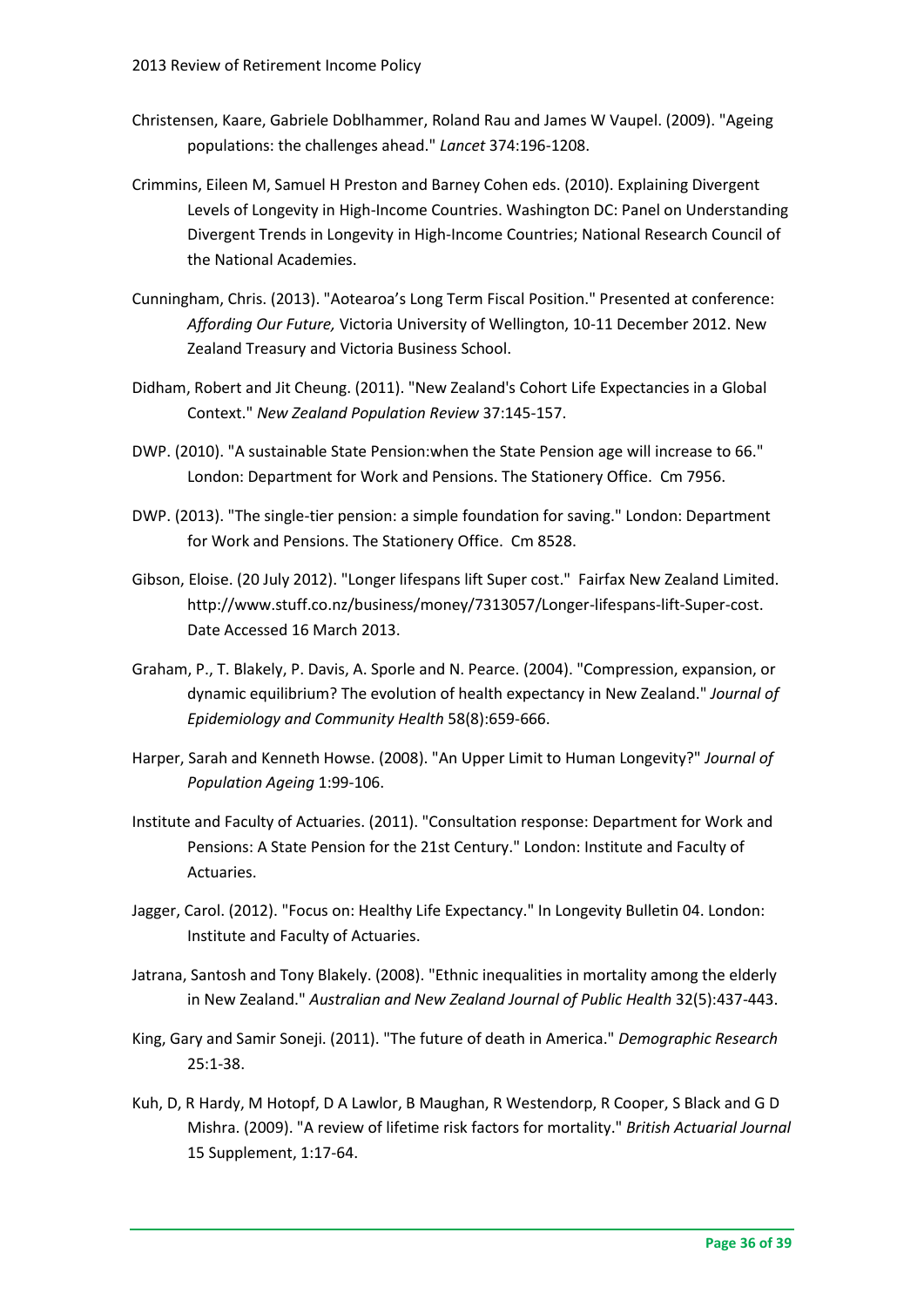- Marmot, Michael. (2005). "Social determinants of health inequalities." *The Lancet* 365:1099- 1104.
- Mathewson, Nicole. (7 March 2013). "Kiwis living longer than before report." Fairfax New Zealand Limited http://www.stuff.co.nz/national/health/8392031/Kiwis-living-longerthan-before-report. Date Accessed 16 March 2013.
- Ministry of Health. (2012). "Mortality and Demographic Data 2009 ". Wellington: Ministry of Health.
- Ministry of Health and Statistics New Zealand. (2009). "Longer Life, Better Health? Trends in health expectancy in New Zealand, 1996-2006." Wellington: Statistics New Zealand.
- O'Connell, Alison. (2010). "Retirement Expectations: How long do we expect retirement to last?" In *Retirement Income and Intergenerational Equity*, eds. Judith Davey, Geoff Rashbrooke and Robert Stephens. Wellington: Institute of Policy Studies.
- O'Connell, Alison. (2011). "Is life expectancy the lifespan we should expect?" In Longevity Bulletin 02. London: Institute and Faculty of Actuaries.
- O'Connell, Alison. (2012a). "Underestimating lifespans? Why longevity risk exists in retirement planning and superannuation policy." PhD thesis. Victoria University of Wellington. http://researcharchive.vuw.ac.nz/bitstream/handle/10063/2135/thesis.pdf?sequence  $=2.$
- O'Connell, Alison. (2012b). "Variation in longevity." In Longevity Bulletin 03. London: Institute and Faculty of Actuaries.
- OECD. (2012). "Pensions Outlook 2012." Organisation for Economic Co-operation and Development.
- ONS. (2012a). "2010-based national population projections principal projection and key variants." Office for National Statistics. http://www.ons.gov.uk/ons/rel/npp/national-population-projections/2010-basedprojections/stb-2010-based-npp-principal-and-key-variants.html.
- ONS. (2012b). "Pension Trends." Office for National Statistics.
- Preston, Samuel, Andrew Stokes, Neil Mehta and Bochen Cao. (2012). "Projecting the effect of changes in smoking and obesity on future life expectancy in the United States." Cambridge, MA: National Bureau of Economic Research.
- Retirement Commissioner. (2010). "2010 Review of Retirement Income Policy." Wellington: Commission for Financial Literacy and Retirement Income.
- Robine, J-M and M Allard. (1999). "Jeanne Calment: Validation of the Duration of Her Life." In *Validation of Exceptional Longevity: Odense Monographs on Population Aging, 6*, eds. Bernard Jeune and James W Vaupel: Odense University Press.